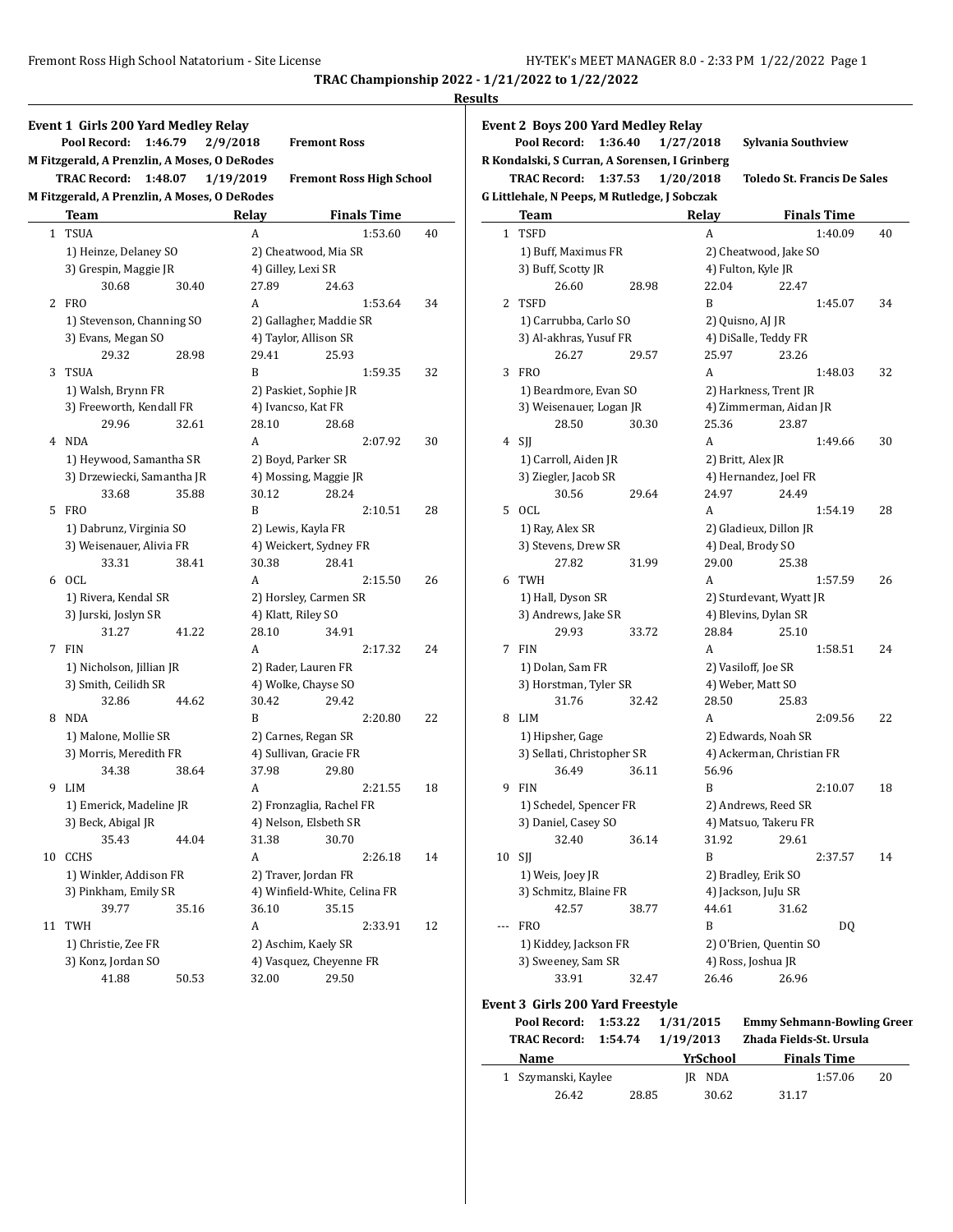|    | (Event 3 Girls 200 Yard Freestyle)     |         |           |                 |                      |                    |                |
|----|----------------------------------------|---------|-----------|-----------------|----------------------|--------------------|----------------|
|    | Name                                   |         |           | <b>YrSchool</b> |                      | <b>Finals Time</b> |                |
|    | 2 Jurski, Joslyn                       |         |           | SR OCL          |                      | 2:00.40            | 17             |
|    | 27.71                                  | 29.75   |           | 30.92           | 32.02                |                    |                |
| 3  | Harms, Anna                            |         |           | SO TSUA         |                      | 2:04.58            | 16             |
|    | 28.18                                  | 31.05   |           | 32.80           | 32.55                |                    |                |
| 4  | Kemmere, Claire                        |         |           | FR FIN          |                      | 2:06.39            | 15             |
|    | 27.93                                  | 30.96   |           | 33.45           | 34.05                |                    |                |
| 5  | Desmond, Michaela                      |         |           | SR TSUA         |                      | 2:06.58            | 14             |
|    | 28.93                                  | 32.16   |           | 32.63           | 32.86                |                    |                |
| 6  | Taylor, Allison                        |         |           | SR FRO          |                      | 2:08.97            | 13             |
|    | 28.96                                  | 32.21   |           | 34.14           | 33.66                |                    |                |
| 7  | Chytil, Lauren                         |         |           | SR NDA          |                      | 2:09.29            | 12             |
|    | 29.41                                  | 32.30   |           | 33.70           | 33.88                |                    |                |
| 8  | Krueger, Faith                         |         |           | FR TSUA         |                      | 2:12.06            | 11             |
|    | 29.13                                  | 32.69   |           | 34.64           | 35.60                |                    |                |
| 9  | Paskiet, Sophie                        |         |           | JR TSUA         |                      | 2:14.07            | 9              |
|    | 30.59                                  | 34.79   |           | 34.74           | 33.95                |                    |                |
| 10 | Boyd, Parker                           |         |           | SR NDA          |                      | 2:15.26            | 7              |
|    | 32.11                                  | 34.63   |           | 34.88           | 33.64                |                    |                |
| 11 | Mossing, Maggie                        |         |           | JR NDA          |                      | 2:17.26            | 6              |
|    | 31.26                                  | 35.15   |           | 35.92           | 34.93                |                    |                |
| 12 | Dabrunz, Virginia                      |         |           | SO FRO          |                      | 2:21.00            | 5              |
|    | 32.64                                  | 35.28   |           | 36.62           | 36.46                |                    |                |
| 13 | Tooman, Kenna                          |         |           | FR FRO          |                      | 2:28.24            | 4              |
|    | 33.02                                  | 37.25   |           | 39.22           | 38.75                |                    |                |
|    | 14 Winkler, Addison                    |         |           | FR CCHS         |                      | 2:35.14            | 3              |
|    | 32.95                                  | 39.72   |           | 42.59           | 39.88                |                    |                |
| 15 | Litteral, Cadie                        |         |           | SR FIN          |                      | 2:46.12            | $\overline{2}$ |
|    | 36.73                                  | 41.89   |           | 44.24           | 43.26                |                    |                |
|    | 16 Aschim, Kaely                       |         |           | SR TWH          |                      | 2:52.71            | $\mathbf{1}$   |
|    | 37.83                                  | 1:30.33 |           | 44.55           |                      |                    |                |
|    | <b>Event 4 Boys 200 Yard Freestyle</b> |         |           |                 |                      |                    |                |
|    | Pool Record:                           | 1:41.27 | 11/1/2019 |                 | <b>Charlie Clark</b> |                    |                |

|    | <b>TRAC Record:</b><br>1:43.33 |       | 1/23/2021      |             | <b>Conner Colston-Fremont Ross</b> |                    |    |
|----|--------------------------------|-------|----------------|-------------|------------------------------------|--------------------|----|
|    | Name                           |       |                | YrSchool    |                                    | <b>Finals Time</b> |    |
|    | 1 Vitaniemi, Patrick           |       |                | SR TSFD     |                                    | 1:46.59            | 20 |
|    | 24.64                          | 26.24 |                | 27.68       | 28.03                              |                    |    |
|    | 2 Williams, Ben                |       |                | SR FIN      |                                    | 1:47.90            | 17 |
|    | 25.37                          | 27.39 |                | 27.55       | 27.59                              |                    |    |
| 3  | Buff, Maximus                  |       |                | FR TSFD     |                                    | 1:52.30            | 16 |
|    | 25.40                          | 27.86 |                | 29.34       | 29.70                              |                    |    |
| 4  | Zimmerman, Aidan               |       | IR             | <b>FRO</b>  |                                    | 1:52.66            | 15 |
|    | 25.79                          | 28.59 |                | 29.23       | 29.05                              |                    |    |
| 5. | Ray, Alex                      |       |                | SR OCL      |                                    | 1:58.34            | 14 |
|    | 26.36                          | 29.36 |                | 30.57       | 32.05                              |                    |    |
| 6  | Dietrich, Tobias               |       | FR             | <b>TSFD</b> |                                    | 2:00.77            | 13 |
|    | 27.08                          | 30.25 |                | 32.17       | 31.27                              |                    |    |
| 7  | Lorenz, Hudson                 |       | FR             | <b>TSFD</b> |                                    | 2:03.41            | 12 |
|    | 27.72                          | 30.83 |                | 32.22       | 32.64                              |                    |    |
| 8  | Horstman, Tyler                |       |                | SR FIN      |                                    | 2:06.44            | 11 |
|    | 27.96                          | 31.05 |                | 33.68       | 33.75                              |                    |    |
| 9  | Haitonic, Eliot                |       | S <sub>O</sub> | <b>FRO</b>  |                                    | 2:08.04            | 9  |
|    | 27.59                          | 31.17 |                | 34.52       | 34.76                              |                    |    |
| 10 | Brown, Parker                  |       | FR             | <b>FRO</b>  |                                    | 2:16.35            | 7  |
|    | 29.26                          | 35.25 |                | 38.19       | 33.65                              |                    |    |

| <b>Results</b>            |                     |         |           |            |                                     |                    |   |  |  |  |  |
|---------------------------|---------------------|---------|-----------|------------|-------------------------------------|--------------------|---|--|--|--|--|
|                           | 11 Schmitz, Beckham |         |           | $IR$ SII   |                                     | 2:18.03            | 6 |  |  |  |  |
|                           | 29.89               | 34.79   |           | 36.64      | 36.71                               |                    |   |  |  |  |  |
| 12                        | Elder, Eric         |         | FR        | <b>FRO</b> |                                     | 2:19.09            | 5 |  |  |  |  |
|                           | 32.13               | 35.15   |           | 36.20      | 35.61                               |                    |   |  |  |  |  |
| 13                        | Hallet, Jack        |         |           | $IR$ SII   |                                     | 2:22.33            | 4 |  |  |  |  |
|                           | 31.70               | 36.71   |           | 37.98      | 35.94                               |                    |   |  |  |  |  |
| 14                        | Bradley, Erik       |         | SO.       | <b>SII</b> |                                     | 2:35.51            | 3 |  |  |  |  |
|                           | 33.61               | 2:01.90 |           |            |                                     |                    |   |  |  |  |  |
| 15                        | Weis, Joey          |         |           | IR SII     |                                     | 2:46.88            | 2 |  |  |  |  |
|                           | 35.97               | 40.80   |           | 1:30.11    |                                     |                    |   |  |  |  |  |
| Event 5 Girls 200 Yard IM |                     |         |           |            |                                     |                    |   |  |  |  |  |
|                           | Pool Record:        | 2:06.79 | 1/30/2010 |            | Samantha Zuch-Napoleon              |                    |   |  |  |  |  |
|                           | <b>TRAC Record:</b> | 2:09.92 | 1/18/2020 |            | <b>Alexis Prenzlin-Fremont Ross</b> |                    |   |  |  |  |  |
|                           | Name                |         |           | YrSchool   |                                     | <b>Finals Time</b> |   |  |  |  |  |
|                           |                     |         |           |            |                                     |                    |   |  |  |  |  |

|    | 1 Cheatwood, Mia    |       | SR TSUA        |       | 2:11.04 | 20             |
|----|---------------------|-------|----------------|-------|---------|----------------|
|    | 27.89               | 31.83 | 39.26          | 32.06 |         |                |
| 2  | Atherine, Eliza     |       | SO TSUA        |       | 2:23.74 | 17             |
|    | 30.74               | 36.99 | 43.52          | 32.49 |         |                |
| 3  | Grespin, Maggie     |       | <b>IR TSUA</b> |       | 2:28.80 | 16             |
|    | 30.70               | 37.32 | 45.16          | 35.62 |         |                |
| 4  | Evans, Megan        |       | SO FRO         |       | 2:29.44 | 15             |
|    | 31.45               | 37.65 | 44.42          | 35.92 |         |                |
| 5. | Barkhimer, Victoria |       | SR NDA         |       | 2:30.01 | 14             |
|    | 33.17               | 38.84 | 42.85          | 35.15 |         |                |
| 6  | Smith, Ceilidh      |       | SR FIN         |       | 2:31.70 | 13             |
|    | 32.54               | 38.60 | 45.03          | 35.53 |         |                |
| 7  | Weisenauer, Alivia  |       | FR FRO         |       | 2:34.58 | 12             |
|    | 32.26               | 39.52 | 48.37          | 34.43 |         |                |
| 8  | Heywood, Samantha   |       | SR NDA         |       | 2:36.55 | 11             |
|    | 32.70               | 39.28 | 47.19          | 37.38 |         |                |
| 9  | Weickert, Sydney    |       | FR FRO         |       | 2:38.01 | 9              |
|    | 33.79               | 39.23 | 47.52          | 37.47 |         |                |
| 10 | Beck, Abigal        |       | IR LIM         |       | 2:38.71 | 7              |
|    | 31.83               | 42.55 | 47.54          | 36.79 |         |                |
|    | 11 Diller, Aubrey   |       | FR TSUA        |       | 2:41.84 | 6              |
|    | 33.68               | 44.82 | 47.91          | 35.43 |         |                |
|    | 12 Lewis, Kayla     |       | FR FRO         |       | 2:45.28 | 5              |
|    | 37.21               | 41.33 | 47.37          | 39.37 |         |                |
|    | 13 Carnes, Regan    |       | SR NDA         |       | 2:49.31 | $\overline{4}$ |
|    | 37.59               | 46.79 | 47.63          | 37.30 |         |                |
|    | 14 Konz, Jordan     |       | SO TWH         |       | 2:49.67 | 3              |
|    | 35.35               | 42.58 | 53.41          | 38.33 |         |                |
|    | 15 Malone, Mollie   |       | SR NDA         |       | 2:54.07 | 2              |
|    | 36.06               | 41.33 | 57.53          | 39.15 |         |                |
|    | Rader, Lauren       |       | FR FIN         |       | DQ      |                |
|    | 43.96               | 50.20 | 56.66          | 46.13 |         |                |

## **Event 6 Boys 200 Yard IM**

|   | Pool Record:        | 1:54.09 | 1/24/2015 |            | <b>Christian Sobczak-St. Francis</b> |                    |    |
|---|---------------------|---------|-----------|------------|--------------------------------------|--------------------|----|
|   | <b>TRAC Record:</b> | 1:54.09 | 1/24/2015 |            | <b>Christian Sobczak-St.Francis</b>  |                    |    |
|   | Name                |         |           | YrSchool   |                                      | <b>Finals Time</b> |    |
| 1 | Ziegler, Jacob      |         |           | SR SII     |                                      | 2:07.10            | 20 |
|   | 26.32               | 31.77   |           | 38.07      | 30.94                                |                    |    |
|   | 2 Carrubba, Carlo   |         | SO.       | TSFD       |                                      | 2:10.09            | 17 |
|   | 27.69               | 31.69   |           | 40.04      | 30.67                                |                    |    |
| 3 | Weisenauer, Logan   |         | IR        | <b>FRO</b> |                                      | 2:11.05            | 16 |
|   | 26.69               | 33.91   |           | 39.93      | 30.52                                |                    |    |
|   |                     |         |           |            |                                      |                    |    |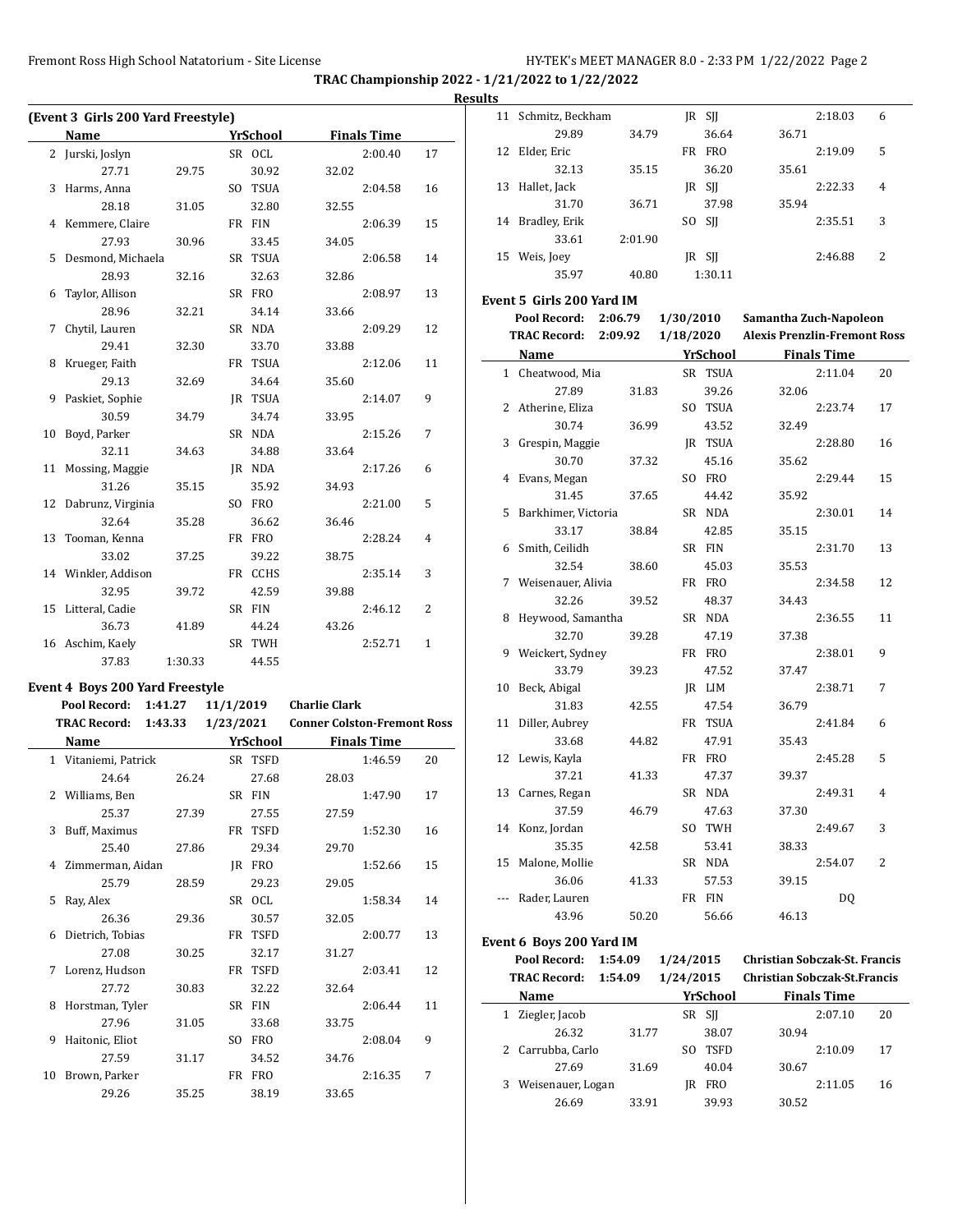$\overline{a}$ 

**TRAC Championship 2022 - 1/21/2022 to 1/22/2022**

#### **Results**

|    | (Event 6 Boys 200 Yard IM) |       |     |             |       |                    |    |  |  |  |  |  |
|----|----------------------------|-------|-----|-------------|-------|--------------------|----|--|--|--|--|--|
|    | Name                       |       |     | YrSchool    |       | <b>Finals Time</b> |    |  |  |  |  |  |
| 4  | Britt, Alex                |       |     | $IR$ SII    |       | 2:13.04            | 15 |  |  |  |  |  |
|    | 29.37                      | 32.82 |     | 38.37       | 32.48 |                    |    |  |  |  |  |  |
| 5  | Al-akhras, Yusuf           |       | FR  | <b>TSFD</b> |       | 2:13.07            | 14 |  |  |  |  |  |
|    | 28.06                      | 34.44 |     | 38.65       | 31.92 |                    |    |  |  |  |  |  |
| 6  | Gladieux, Dillon           |       | IR  | <b>OCL</b>  |       | 2:18.42            | 13 |  |  |  |  |  |
|    | 29.22                      | 34.44 |     | 42.09       | 32.67 |                    |    |  |  |  |  |  |
| 7  | O'Brien, Quentin           |       | SO. | <b>FRO</b>  |       | 2:20.27            | 12 |  |  |  |  |  |
|    | 29.94                      | 37.77 |     | 41.28       | 31.28 |                    |    |  |  |  |  |  |
| 8  | Vasiloff, Joe              |       | SR  | <b>FIN</b>  |       | 2:22.03            | 11 |  |  |  |  |  |
|    | 31.58                      | 37.58 |     | 40.62       | 32.25 |                    |    |  |  |  |  |  |
| 9  | Dolan, Sam                 |       | FR  | <b>FIN</b>  |       | 2:28.76            | 9  |  |  |  |  |  |
|    | 31.87                      | 40.17 |     | 43.04       | 33.68 |                    |    |  |  |  |  |  |
| 10 | Matsuo, Takeru             |       | FR  | <b>FIN</b>  |       | 2:37.19            | 7  |  |  |  |  |  |
|    | 34.01                      | 39.78 |     | 48.41       | 34.99 |                    |    |  |  |  |  |  |
| 11 | Contreras, Roman           |       | SR  | <b>FRO</b>  |       | 2:38.01            | 6  |  |  |  |  |  |
|    | 33.39                      | 40.49 |     | 49.53       | 34.60 |                    |    |  |  |  |  |  |
| 12 | Mascareno, Gabe            |       | SR  | SII         |       | 2:48.99            | 5  |  |  |  |  |  |
|    | 36.36                      | 41.05 |     | 49.60       | 41.98 |                    |    |  |  |  |  |  |

## **Event 7 Girls 50 Yard Freestyle**

|              | Pool Record:           | 23.79 | 12/28/2013 |                 | <b>Cheyenne Meek-Port Clinton</b> |                |
|--------------|------------------------|-------|------------|-----------------|-----------------------------------|----------------|
|              | <b>TRAC Record:</b>    | 24.29 | 1/23/2021  |                 | Molly Dynda-St. Ursula            |                |
|              | Name                   |       |            | <b>YrSchool</b> | <b>Finals Time</b>                |                |
| $\mathbf{1}$ | Gilley, Lexi           |       |            | SR TSUA         | 25.12                             | 20             |
| 2            | Stevenson, Channing    |       | SO         | FRO             | 25.68                             | 17             |
| 3            | Harms, Anna            |       | SO.        | <b>TSUA</b>     | 25.81                             | 16             |
| 4            | Smith, Gracie          |       |            | SR FIN          | 26.69                             | 15             |
| 5            | Wallace, Lauren        |       | SO.        | NDA             | 26.70                             | 14             |
| 6            | Krieger, Kamryn        |       | FR         | FRO             | 26.86                             | 13             |
| 7            | Tuori, Grace           |       | FR         | <b>TSUA</b>     | 27.97                             | 12             |
| 8            | Ivancso, Kat           |       | FR         | <b>TSUA</b>     | 28.63                             | 11             |
| 9            | DiSalle, Vivian        |       | IR         | <b>TSUA</b>     | x28.86                            |                |
| 10           | Wolke, Chayse          |       | SO.        | <b>FIN</b>      | 29.90                             | 9              |
| 11           | Moreno, Kalli          |       | JR.        | <b>FRO</b>      | 29.94                             | 7              |
| 12           | Sullivan, Gracie       |       | FR         | <b>NDA</b>      | 30.06                             | 6              |
| 13           | Emerick, Madeline      |       |            | JR LIM          | 30.13                             | 5              |
| 14           | Storrer, Gabby         |       |            | SR TSUA         | x30.14                            |                |
| 15           | Vasquez, Cheyenne      |       | FR         | TWH             | 30.52                             | $\overline{4}$ |
| 16           | Nelson, Elsbeth        |       |            | SR LIM          | 31.18                             | 3              |
| 17           | Rutledge, Rachel       |       | SO.        | TWH             | 31.24                             | $\overline{c}$ |
| 18           | Suto, Beth             |       | SO.        | <b>OCL</b>      | 31.32                             | 1              |
| 19           | Fighter, Ava           |       | SO.        | <b>TSUA</b>     | x31.46                            |                |
| 20           | Fronzaglia, Rachel     |       |            | FR LIM          | 32.84                             |                |
| 21           | Knopp, Madi            |       |            | FR OCL          | 33.31                             |                |
| 22           | Winfield-White, Celina |       |            | FR CCHS         | 34.13                             |                |
| 23           | Avalos, Gabriella      |       |            | SO LIM          | 34.68                             |                |
| 24           | Ghosh, Urmika          |       |            | JR FIN          | 34.69                             |                |
| 25           | Rakay, Mariska         |       | FR         | <b>FRO</b>      | 35.01                             |                |
| 26           | Klatt, Riley           |       | SO.        | <b>OCL</b>      | 35.19                             |                |
| 27           | Vern, Mya              |       |            | IR CCHS         | 35.30                             |                |
| 28           | Christie, Zee          |       | FR         | TWH             | 35.33                             |                |
| 29           | Barnes, Bella          |       | SO.        | <b>TWH</b>      | 35.36                             |                |
| 30           | Haas, Ellie            |       |            | FIN             | 37.37                             |                |
| 31           | Stockett, Kaydence     |       |            | FR FRO          | x39.05                            |                |
| 32           | Allen, Aluana          |       |            | LIM             | x40.06                            |                |
| 33           | Rakay, Liliana         |       |            | FR FRO          | x44.16                            |                |

| ---    | Peterson, Libby                       |        |           | FR TWH                     | DQ                             |          |
|--------|---------------------------------------|--------|-----------|----------------------------|--------------------------------|----------|
|        | <b>Event 8 Boys 50 Yard Freestyle</b> |        |           |                            |                                |          |
|        | Pool Record:                          | 20.80  | 2/16/2021 |                            | <b>Scotty Buff-St. Francis</b> |          |
|        | <b>TRAC Record:</b>                   | 21.05  | 1/18/2014 |                            | Nick Brodie-St. Francis        |          |
|        |                                       |        |           |                            | <b>Finals Time</b>             |          |
|        | Name<br>1 Buff, Scotty                |        |           | YrSchool<br><b>TSFD</b>    | 21.19                          | 20       |
|        |                                       |        | JR<br>SR  | <b>FIN</b>                 |                                | 17       |
| 2      | Wilt, Selby                           |        |           |                            | 21.85                          |          |
| 3<br>4 | Fulton, Kyle                          |        | JR<br>SR  | <b>TSFD</b><br><b>TSFD</b> | 23.01<br>23.22                 | 16<br>15 |
|        | Lonsway, Owen                         |        | SR        | <b>FIN</b>                 | 23.54                          | 14       |
| 5      | Doering, Xavier                       |        |           | <b>TSFD</b>                | 23.68                          | 13       |
| 6<br>7 | Flansburg, Alan<br>Dymond, Cole       |        | JR<br>SR  | <b>FRO</b>                 |                                | 12       |
|        |                                       |        | FR        | <b>TSFD</b>                | 23.88                          |          |
| 8      | DiSalle, Teddy<br>Sturdevant, Wyatt   |        |           |                            | x24.06                         | 11       |
| 9      |                                       |        | JR        | TWH                        | 24.19                          | 9        |
| 10     | Harkness, Trent                       |        | JR        | <b>FRO</b>                 | 24.23                          |          |
| 11     | Dabrunz, Ryan                         |        | SR        | <b>FRO</b>                 | 24.39                          | 7        |
|        | 12 Sanchez, Brady                     |        | FR        | <b>TSFD</b>                | x24.40                         |          |
|        | 13 Sweeney, Sam                       |        | SR        | <b>FRO</b>                 | 24.43                          | 6        |
|        | 14 Arquette, Charlie                  |        | JR        | <b>TSFD</b>                | x24.51                         |          |
| 15     | Hernandez, Joel                       |        | FR        | SJJ                        | 24.60                          | 5        |
|        | 16 Tomasi, Luke                       |        | SR        | <b>TSFD</b>                | x24.73                         |          |
| 17     | Hall, Dyson                           |        | SR        | TWH                        | 24.75                          | 4        |
|        | 18 Semancik, Jonah                    |        | FR        | TSFD                       | x25.28                         |          |
|        | 19 Rippke, Andrew                     |        | SO.       | <b>TSFD</b>                | x25.41                         |          |
| 20     | Howe, Charlie                         |        | SO.       | <b>TSFD</b>                | x25.58                         |          |
| 21     | Blevins, Dylan                        |        | SR        | TWH                        | 25.74                          | 3        |
| 22     | Burke, Levi                           |        | SO.       | <b>TSFD</b>                | x26.10                         |          |
| 23     | Deal, Brody                           |        | SO.       | OCL                        | 26.18                          | 2        |
| 24     | Campbell, Espen                       |        | SO.       | TSFD                       | x26.20                         |          |
| 25     | Bernath, Quinn                        |        | SO.       | <b>TSFD</b>                | x26.48                         |          |
| 26     | Obarski, Roman                        |        | SR        | <b>TSFD</b>                | x26.65                         |          |
| 27     | Weber, Matt                           |        | SO.       | <b>FIN</b>                 | 26.76                          | 1        |
| 28     | Edwards, Noah                         |        | SR        | <b>LIM</b>                 | 27.14                          |          |
| 29     | Billett, Logan                        |        | JR        | OCL                        | 28.05                          |          |
| 30     | Rogers, Eli                           |        | FR        | SJJ                        | 28.16                          |          |
| 31     | Andrews, Reed                         |        | SR        | <b>FIN</b>                 | 28.28                          |          |
| 32     | Hipsher, Gage                         |        |           | LIM                        | 28.32                          |          |
| 33     | Hall, Tucker                          |        | FR        | <b>TWH</b>                 | 28.37                          |          |
|        | 34 Rich, Robert                       |        |           | FR FRO                     | x28.63                         |          |
| 35     | Ackerman, Christian                   |        |           | FR LIM                     | 28.91                          |          |
| 36     | Withrow, Jayden                       |        | FR        | <b>FRO</b>                 | x29.55                         |          |
| 37     | Hutchison, Kaden                      |        | SO.       | <b>FIN</b>                 | x29.65                         |          |
| 38     | Stratton, Jaheim                      |        | FR        | <b>FRO</b>                 | x31.12                         |          |
| 39     | Schmitz, Blaine                       |        | FR        | SJJ                        | 31.66                          |          |
| 40     | Jackson, JuJu                         |        | SR        | SJJ                        | 33.52                          |          |
| 41     | Johnson, Caleb                        |        | FR        | FIN                        | x35.41                         |          |
| 42     | Horsley, Bradley                      |        | FR        | OCL                        | 41.08                          |          |
|        | Event 9 Girls 1 mtr Diving            |        |           |                            |                                |          |
|        | Pool Record:                          | 482.45 | 2/20/2014 |                            | Julia Oppedisano-Strongsville  |          |
|        | <b>TRAC Record:</b>                   | 437.00 | 1/20/2017 |                            | <b>Lexie P Layne-Findlay</b>   |          |
|        | Name                                  |        |           | <b>YrSchool</b>            | <b>Finals Score</b>            |          |
|        | 1 Grace, Gabrielle                    |        |           | JR NDA                     | 364.10                         | 20       |
| 2      | Rogers, Emily                         |        | SO.       | <b>NDA</b>                 | 340.35                         | 17       |
| 3      | Ritzler, Kelsie                       |        | JR        | <b>FIN</b>                 | 323.00                         | 16       |
|        |                                       |        |           |                            |                                |          |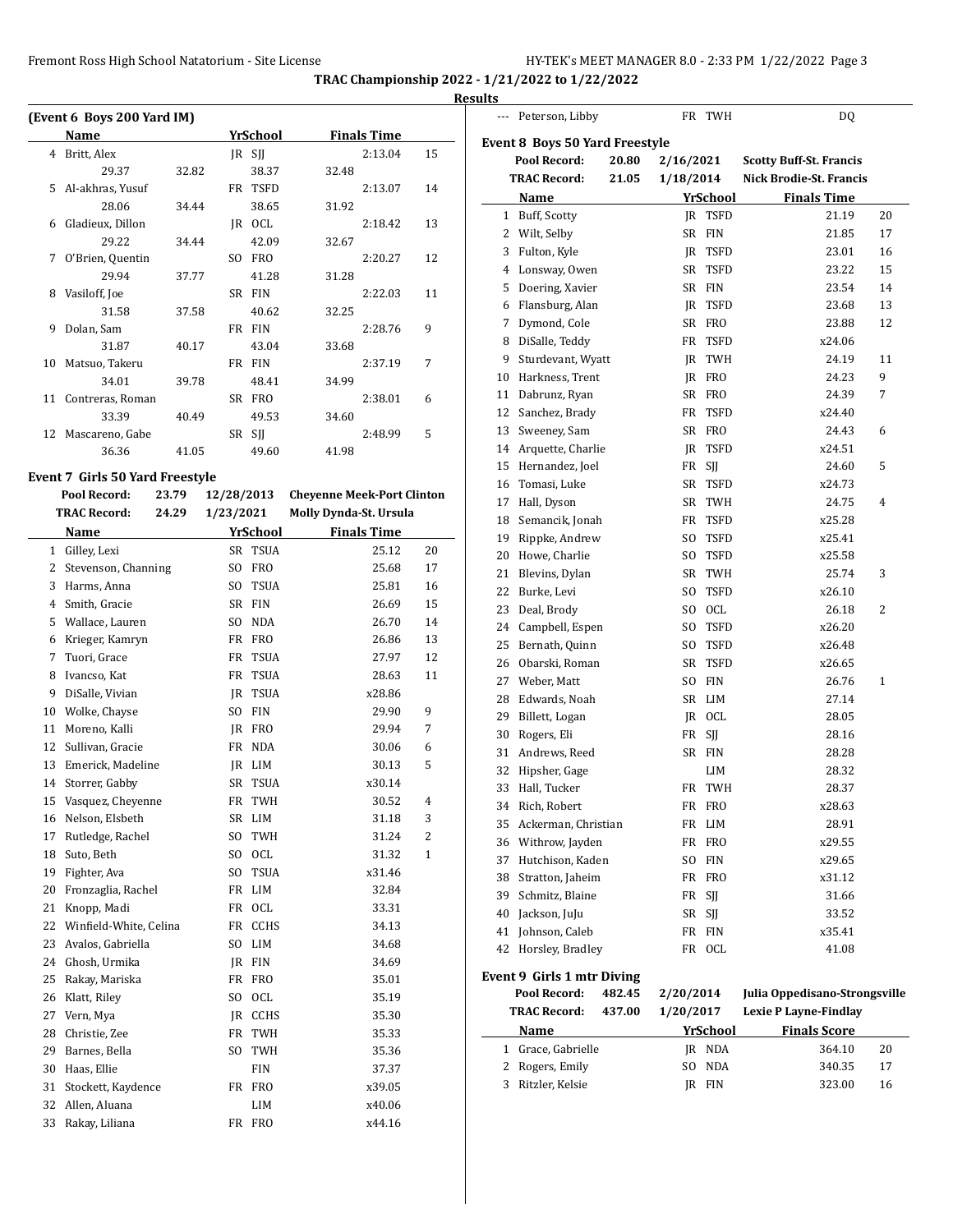#### **Results**

 $\frac{1}{2}$ 

|                | Event 10 Boys 1 mtr Diving<br>Pool Record: | 533.60 | 2/10/2018 |                 | Alex Claus-St. Ignatius        |    |
|----------------|--------------------------------------------|--------|-----------|-----------------|--------------------------------|----|
|                | <b>TRAC Record:</b>                        | 524.85 | 1/23/2015 |                 | Jecorlin D Frazier-St. Francis |    |
|                | Name                                       |        |           | YrSchool        | <b>Finals Score</b>            |    |
| $\mathbf{1}$   | Shade, Cory                                |        |           | $IR$ SII        | 432.80                         | 20 |
| 2              | Doepker, Zach                              |        | JR.       | <b>FIN</b>      | 343.65                         | 17 |
| 3              | Holman, Mark                               |        | <b>SR</b> | <b>FIN</b>      | 338.75                         | 16 |
| $\overline{4}$ | Desch, Ross                                |        | IR        | <b>TSFD</b>     | 319.79                         | 15 |
| 5              | Sanford, Matt                              |        | <b>JR</b> | <b>TSFD</b>     | 310.10                         | 14 |
| 6              | Nyman III, Edward                          |        | FR        | SJJ             | 269.10                         | 13 |
| 7              | Reimer, Anderson                           |        | SO.       | <b>FIN</b>      | 256.80                         | 12 |
| 8              | Sprague, Graham                            |        | SO.       | <b>FIN</b>      | 210.75                         | 11 |
| 9              | Haeusser, Derek                            |        | <b>IR</b> | <b>FRO</b>      | 191.75                         | 9  |
| 10             | Hickman, Gavin                             |        | SO.       | <b>TSFD</b>     | 173.45                         | 7  |
|                | Event 11 Girls 100 Yard Butterfly          |        |           |                 |                                |    |
|                | Pool Record:                               | 57.33  | 1/28/2020 |                 | Julia Beer-Perrysburg          |    |
|                | <b>TRAC Record:</b>                        | 59.49  | 1/23/2021 |                 | Corinne Staneart-St. Ursula    |    |
|                | Name                                       |        |           | <b>YrSchool</b> | <b>Finals Time</b>             |    |
| $\mathbf{1}$   | Freeworth, Kendall                         |        | FR        | <b>TSUA</b>     | 1:04.56                        | 20 |
| 2              | Krueger, Faith                             |        | FR        | <b>TSUA</b>     | 1:04.90                        | 17 |
| 3              | Grespin, Maggie                            |        | <b>JR</b> | <b>TSUA</b>     | 1:05.27                        | 16 |
| 4              | Drzewiecki, Samantha                       |        | JR.       | <b>NDA</b>      | 1:06.60                        | 15 |
| 5              | Spradlin, Delaney                          |        | <b>IR</b> | <b>FIN</b>      | 1:07.16                        | 14 |
|                | $\epsilon$ Costable Cathlen                |        |           | CD EIM          | 1.07 $\Gamma$ $\epsilon$       | 19 |

|    | <b>TRAC Record:</b><br>59.49 |  | 1/23/2021 |            | Corinne Staneart-St. Ursula |    |  |
|----|------------------------------|--|-----------|------------|-----------------------------|----|--|
|    | Name                         |  |           | YrSchool   | <b>Finals Time</b>          |    |  |
| 1  | Freeworth, Kendall           |  | FR        | TSUA       | 1:04.56                     | 20 |  |
| 2  | Krueger, Faith               |  |           | FR TSUA    | 1:04.90                     | 17 |  |
| 3  | Grespin, Maggie              |  |           | IR TSUA    | 1:05.27                     | 16 |  |
| 4  | Drzewiecki, Samantha         |  | IR        | <b>NDA</b> | 1:06.60                     | 15 |  |
| 5. | Spradlin, Delaney            |  | IR        | <b>FIN</b> | 1:07.16                     | 14 |  |
| 6  | Smith, Ceilidh               |  |           | SR FIN     | 1:07.56                     | 13 |  |
| 7  | Heinze, Delanev              |  | SO.       | TSUA       | 1:07.77                     | 12 |  |
| 8  | Evans, Megan                 |  | SO.       | <b>FRO</b> | 1:09.26                     | 11 |  |
| 9  | Weisenauer, Alivia           |  | FR        | <b>FRO</b> | 1:10.38                     | 9  |  |
| 10 | Stierwalt, Cora              |  | SO.       | <b>FRO</b> | 1:21.49                     | 7  |  |
| 11 | Morris, Meredith             |  | FR        | <b>NDA</b> | 1:24.43                     | 6  |  |

### **Event 12 Boys 100 Yard Butterfly**

|    | Pool Record:            | 48.75 | 1/23/2021 |          | <b>Scotty Buff-St. Francis</b> |    |
|----|-------------------------|-------|-----------|----------|--------------------------------|----|
|    | <b>TRAC Record:</b>     | 48.75 | 1/23/2021 |          | <b>Scotty Buff-St. Francis</b> |    |
|    | Name                    |       |           | YrSchool | <b>Finals Time</b>             |    |
|    | 1 Buff, Scotty          |       |           | IR TSFD  | 50.10                          | 20 |
|    | 23.56                   | 26.54 |           |          |                                |    |
| 2  | Stocker, Parker         |       |           | SR FIN   | 53.62                          | 17 |
|    | 24.91                   | 28.71 |           |          |                                |    |
|    | 3 Cheatwood, Jake       |       |           | SO TSFD  | 54.15                          | 16 |
|    | 24.76                   | 29.39 |           |          |                                |    |
|    | 4 Ziegler, Jacob        |       |           | SR SJJ   | 56.86                          | 15 |
|    | 26.01                   | 30.85 |           |          |                                |    |
|    | 5 Weisenauer, Logan     |       |           | IR FRO   | 57.43                          | 14 |
|    | 26.81                   | 30.62 |           |          |                                |    |
|    | 6 Al-akhras, Yusuf      |       |           | FR TSFD  | 1:00.03                        | 13 |
|    | 27.44                   | 32.59 |           |          |                                |    |
| 7  | Sweeney, Sam            |       |           | SR FRO   | 1:03.20                        | 12 |
|    | 27.17                   | 36.03 |           |          |                                |    |
| 8  | Arquette, Charlie       |       |           | IR TSFD  | 1:05.65                        | 11 |
|    | 30.16                   | 35.49 |           |          |                                |    |
| 9  | Andrews, Jake           |       |           | SR TWH   | 1:06.20                        | 9  |
|    | 29.66                   | 36.54 |           |          |                                |    |
|    | 10 Sellati, Christopher |       |           | SR LIM   | 1:10.35                        | 7  |
|    | 30.45                   | 39.90 |           |          |                                |    |
| 11 | Contreras, Roman        |       |           | SR FRO   | 1:11.50                        | 6  |
|    | 33.56                   | 37.94 |           |          |                                |    |

| 12 | Matsuo, Takeru                     |       |                 | FR FIN             | 1:13.19                  | 5              |
|----|------------------------------------|-------|-----------------|--------------------|--------------------------|----------------|
|    | 34.15                              | 39.04 |                 |                    |                          |                |
| 13 | Schedel, Spencer                   |       |                 | FR FIN             | 1:13.62                  | $\overline{4}$ |
|    | 33.93                              | 39.69 |                 |                    |                          |                |
|    | 14 Daniel, Casey                   |       |                 | SO FIN             | 1:14.58                  | 3              |
|    | 32.41                              | 42.17 |                 |                    |                          |                |
|    | Event 13  Girls 100 Yard Freestyle |       |                 |                    |                          |                |
|    | Pool Record:                       | 51.99 | 1/10/2010       |                    | Samantha Zuch-Napoleon   |                |
|    | <b>TRAC Record:</b>                |       | 53.42 1/23/2021 |                    | Mia Cheatwood-St. Ursula |                |
|    | Name                               |       |                 | YrSchool<br>SR FRO | <b>Finals Time</b>       |                |
| 1  | Gallagher, Maddie<br>26.55         | 28.38 |                 |                    | 54.93                    | 20             |
| 2  | Gilley, Lexi                       |       |                 | SR TSUA            | 55.40                    | 17             |
|    | 26.61                              | 28.79 |                 |                    |                          |                |
| 3  | Kemmere, Claire                    |       |                 | FR FIN             | 57.29                    | 16             |
|    | 27.51                              | 29.78 |                 |                    |                          |                |
| 4  | Desmond, Michaela                  |       |                 | SR TSUA            | 57.79                    | 15             |
|    | 27.81                              | 29.98 |                 |                    |                          |                |
| 5  | Wallace, Lauren                    |       |                 | SO NDA             | 58.85                    | 14             |
|    | 28.07                              | 30.78 |                 |                    |                          |                |
| 6  | Krieger, Kamryn                    |       |                 | FR FRO             | 59.65                    | 13             |
|    | 28.74                              | 30.91 |                 |                    |                          |                |
| 7  | Rivera, Kendal                     |       |                 | SR OCL             | 59.88                    | 12             |
|    | 29.10                              | 30.78 |                 |                    |                          |                |
| 8  | Beck, Abigal<br>28.31              |       |                 | IR LIM             | 1:00.07                  | 11             |
| 9  | Hudson, Taylor                     | 31.76 |                 | SO FIN             | 1:00.28                  | 9              |
|    | 28.49                              | 31.79 |                 |                    |                          |                |
| 10 | Tuori, Grace                       |       |                 | FR TSUA            | 1:01.11                  | 7              |
|    | 28.85                              | 32.26 |                 |                    |                          |                |
| 11 | Heywood, Samantha                  |       |                 | SR NDA             | 1:02.37                  | 6              |
|    | 29.48                              | 32.89 |                 |                    |                          |                |
| 12 | Traver, Jordan                     |       |                 | FR CCHS            | 1:04.70                  | 5              |
|    | 30.81                              | 33.89 |                 |                    |                          |                |
| 13 | Nicholson, Jillian                 |       |                 | JR FIN             | 1:06.12                  | 4              |
|    | 30.90                              | 35.22 |                 |                    |                          |                |
|    | 14 Wolke, Chayse<br>32.45          | 34.60 |                 | SO FIN             | 1:07.05                  | 3              |
| 15 | Sullivan, Gracie                   |       |                 | FR NDA             | 1:07.55                  | 2              |
|    | 32.13                              | 35.42 |                 |                    |                          |                |
|    | 16 Nelson, Elsbeth                 |       |                 | SR LIM             | 1:08.33                  | $\mathbf{1}$   |
|    | 32.46                              | 35.87 |                 |                    |                          |                |
| 17 | Emerick, Madeline                  |       |                 | JR LIM             | 1:08.35                  |                |
|    | 32.63                              | 35.72 |                 |                    |                          |                |
| 18 | Pinkham, Emily                     |       |                 | SR CCHS            | 1:08.76                  |                |
|    | 32.95                              | 35.81 |                 |                    |                          |                |
| 19 | Vasquez, Cheyenne                  |       |                 | FR TWH             | 1:09.75                  |                |
|    | 33.22                              | 36.53 |                 |                    |                          |                |
| 20 | Fighter, Ava                       |       |                 | SO TSUA            | 1:11.13                  |                |
| 21 | Suto, Beth                         |       |                 | SO OCL             | 1:11.60                  |                |
| 22 | 33.95<br>Knopp, Madi               | 37.65 |                 | FR OCL             | 1:14.04                  |                |
|    | 35.46                              | 38.58 |                 |                    |                          |                |
| 23 | Ghosh, Urmika                      |       |                 | JR FIN             | x1:17.63                 |                |
|    | 36.56                              | 41.07 |                 |                    |                          |                |
| 24 | Fronzaglia, Rachel                 |       |                 | FR LIM             | 1:17.85                  |                |
|    | 35.74                              | 42.11 |                 |                    |                          |                |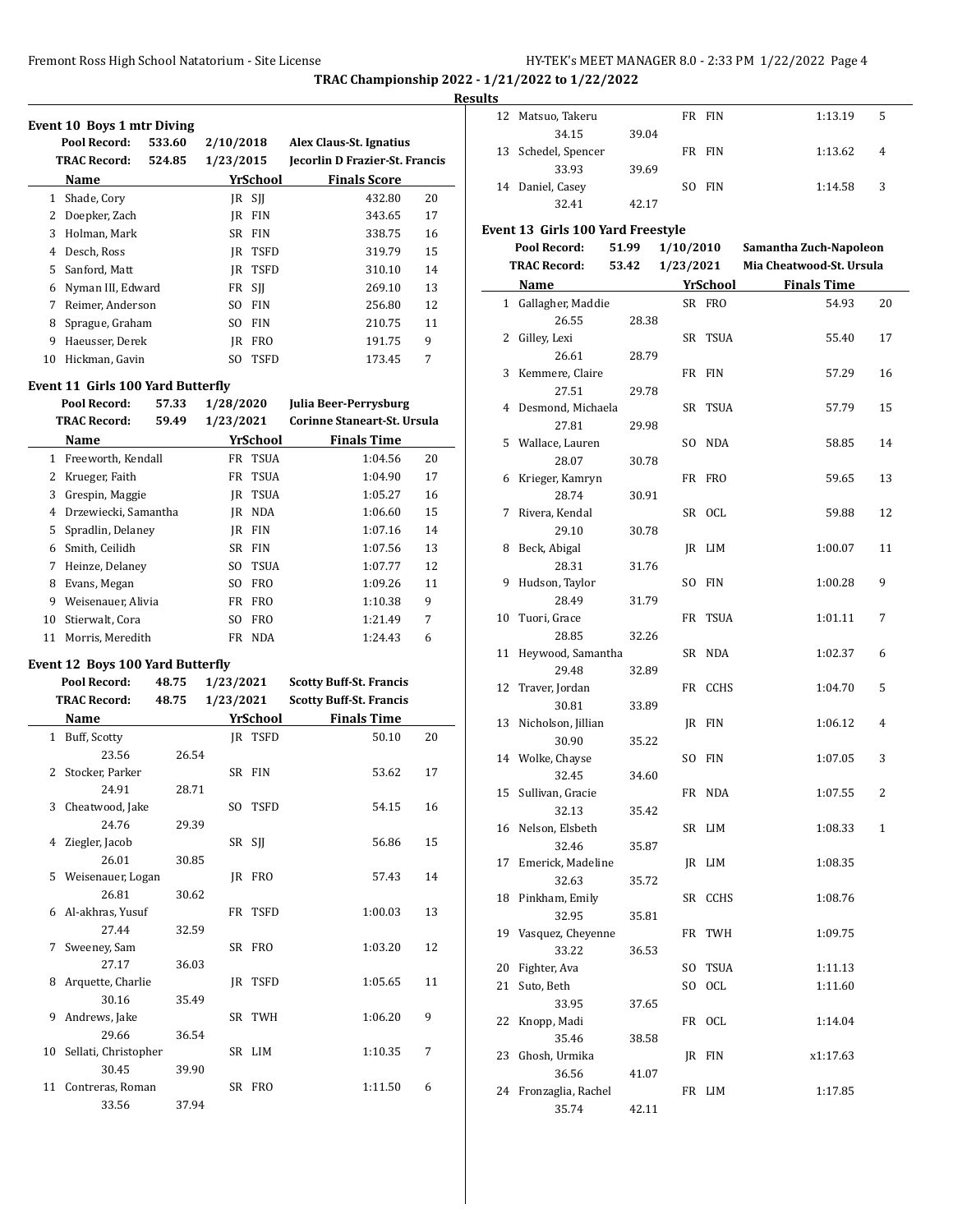$\overline{a}$ 

**TRAC Championship 2022 - 1/21/2022 to 1/22/2022**

**Results**

|    | (Event 13 Girls 100 Yard Freestyle) |         |     |            |                    |
|----|-------------------------------------|---------|-----|------------|--------------------|
|    | Name                                |         |     | YrSchool   | <b>Finals Time</b> |
|    | 25 Avalos, Gabriella                |         |     | SO LIM     | x1:19.29           |
|    | 37.23                               | 42.06   |     |            |                    |
|    | 26 Winfield-White, Celina           |         |     | FR CCHS    | 1:20.12            |
|    | 37.31                               | 42.81   |     |            |                    |
|    | 27 Vern, Mya                        |         |     | IR CCHS    | 1:21.26            |
|    | 37.62                               | 43.64   |     |            |                    |
|    | 28 Klatt, Riley                     |         | SO. | - OCL      | 1:23.24            |
|    | 39.70                               | 43.54   |     |            |                    |
| 29 | Haas, Ellie                         |         |     | <b>FIN</b> | x1:29.75           |
|    | 40.93                               | 48.82   |     |            |                    |
| 30 | Allen, Aluana                       |         |     | LIM        | x1:32.00           |
|    | 43.55                               | 48.45   |     |            |                    |
|    | 31 Stockett, Kaydence               |         |     | FR FRO     | 1:37.30            |
|    | 44.23                               | 53.07   |     |            |                    |
|    | 32 Rakay, Liliana                   |         |     | FR FRO     | 1:44.97            |
|    | 49.16                               | 55.81   |     |            |                    |
| 33 | Peterson, Libby                     |         |     | FR TWH     | 2:05.49            |
|    | 58.51                               | 1:06.98 |     |            |                    |

# **Event 14 Boys 100 Yard Freestyle**<br>Pool Record: 46.58 2/5/20

| Pool Record: |                     | 46.58 | 2/5/2019  |          | <b>Brady Ireland-St. Francis</b> |                |
|--------------|---------------------|-------|-----------|----------|----------------------------------|----------------|
|              | <b>TRAC Record:</b> | 47.20 | 1/19/2019 |          | <b>Brady Ireland-St. Francis</b> |                |
|              | Name                |       |           | YrSchool | <b>Finals Time</b>               |                |
|              | 1 Wilt, Selby       |       |           | SR FIN   | 48.52                            | 20             |
|              | 23.02               | 25.50 |           |          |                                  |                |
|              | 2 Fulton, Kyle      |       |           | IR TSFD  | 49.76                            | 17             |
|              | 23.80               | 25.96 |           |          |                                  |                |
|              | 3 Lonsway, Owen     |       |           | SR TSFD  | 50.44                            | 16             |
|              | 23.93               | 26.51 |           |          |                                  |                |
| 4            | Doering, Xavier     |       |           | SR FIN   | 51.20                            | 15             |
|              | 24.61               | 26.59 |           |          |                                  |                |
| 5            | Dymond, Cole        |       |           | SR FRO   | 51.76                            | 14             |
|              | 24.57               | 27.19 |           |          |                                  |                |
| 6            | Dabrunz, Ryan       |       |           | SR FRO   | 52.18                            | 13             |
|              | 25.26               | 26.92 |           |          |                                  |                |
| 7            | Sanchez, Brady      |       |           | FR TSFD  | 52.92                            | 12             |
|              | 25.44               | 27.48 |           |          |                                  |                |
| 8            | Sturdevant, Wyatt   |       |           | JR TWH   | 53.69                            | 11             |
|              | 25.23               | 28.46 |           |          |                                  |                |
| 9            | DiSalle, Teddy      |       |           | FR TSFD  | 54.12                            | 9              |
|              | 25.99               | 28.13 |           |          |                                  |                |
| 10           | Tomasi, Luke        |       |           | SR TSFD  | x54.39                           |                |
|              | 25.51               | 28.88 |           |          |                                  |                |
|              | 11 Hernandez, Joel  |       |           | FR SJJ   | 54.70                            | 7              |
|              | 26.32               | 28.38 |           |          |                                  |                |
|              | 12 Lazenby, Olivier |       |           | FR TSFD  | x54.76                           |                |
|              | 25.75               | 29.01 |           |          |                                  |                |
|              | 13 Beardmore, Evan  |       |           | SO FRO   | 55.28                            | 6              |
|              | 26.37               | 28.91 |           |          |                                  |                |
|              | 14 Harman, Landon   |       |           | FR TSFD  | x56.08                           |                |
|              | 26.60               | 29.48 |           |          |                                  |                |
|              | 15 Carroll, Aiden   |       |           | JR SJJ   | 56.32                            | 5              |
|              | 27.19               | 29.13 |           |          |                                  |                |
| 16           | Deal, Brody         |       |           | SO OCL   | 56.54                            | $\overline{4}$ |
|              | 27.32               | 29.22 |           |          |                                  |                |

| սււթ         |                                   |         |           |                 |                             |              |
|--------------|-----------------------------------|---------|-----------|-----------------|-----------------------------|--------------|
| 17           | Rippke, Andrew                    |         | SO        | TSFD            | x56.62                      |              |
|              | 26.82                             | 29.80   |           |                 |                             |              |
| 18           | Howe, Charlie                     |         | SO.       | TSFD            | x56.67                      |              |
|              | 27.38                             | 29.29   |           |                 |                             |              |
| 19           | Obarski, Roman                    |         |           | SR TSFD         | x57.12                      |              |
|              | 27.70                             | 29.42   |           |                 |                             |              |
| 20           | Campbell, Espen                   |         | SO.       | TSFD            | x57.31                      |              |
|              | 27.31                             | 30.00   |           |                 |                             |              |
|              | 21 Quisno, AJ                     |         | JR        | TSFD            | x57.55                      |              |
|              | 27.63                             | 29.92   |           |                 |                             |              |
|              | 22 Weber, Matt                    |         | SO.       | <b>FIN</b>      | 57.82                       | 3            |
|              | 27.65                             | 30.17   |           |                 |                             |              |
|              | 23 Blevins, Dylan                 |         |           | SR TWH          | 59.54                       | 2            |
|              | 28.18                             | 31.36   |           |                 |                             |              |
|              | 24 Ross, Joshua                   |         |           | JR FRO          | 59.77                       | $\mathbf{1}$ |
|              | 28.34                             | 31.43   |           |                 |                             |              |
| 25           | Edwards, Noah                     |         |           | SR LIM          | 59.85                       |              |
|              | 28.86                             | 30.99   |           |                 |                             |              |
| 26           | Burke, Levi                       |         | SO        | TSFD            | x1:00.22                    |              |
|              | 28.70                             | 31.52   |           |                 |                             |              |
| 27           | Rogers, Eli                       |         |           | FR SJJ          | 1:01.42                     |              |
|              | 29.40                             | 32.02   |           |                 |                             |              |
| 28           | Bernath, Quinn                    |         | SO.       | TSFD            | x1:01.60                    |              |
|              | 28.45                             | 33.15   |           |                 |                             |              |
| 29           | Hall, Tucker                      |         |           | FR TWH          | 1:02.22                     |              |
|              | 29.79                             | 32.43   |           |                 |                             |              |
| 30           | Billett, Logan<br>29.37           | 32.95   |           | JR OCL          | 1:02.32                     |              |
| 31           | Hipsher, Gage                     |         |           | LIM             | 1:02.87                     |              |
|              | 29.84                             | 33.03   |           |                 |                             |              |
| 32           | Elder, Eric                       |         |           | FR FRO          | x1:04.53                    |              |
|              | 31.08                             | 33.45   |           |                 |                             |              |
|              | 33 Withrow, Jayden                |         |           | FR FRO          | x1:09.11                    |              |
|              | 34 Hutchison, Kaden               |         |           | SO FIN          | 1:09.53                     |              |
|              | 32.17                             | 37.36   |           |                 |                             |              |
|              | 35 Lopez, Zavier                  |         |           | FR FRO          | x1:10.33                    |              |
|              | 32.88                             | 37.45   |           |                 |                             |              |
|              | 36 Stratton, Jaheim               |         |           | FR FRO          | x1:10.77                    |              |
|              | 33.16                             | 37.61   |           |                 |                             |              |
|              | 37 Jackson, JuJu                  |         |           | SR SJJ          | 1:29.66                     |              |
|              | 41.14                             | 48.52   |           |                 |                             |              |
|              | 38 Horsley, Bradley               |         |           | FR OCL          | 1:35.48                     |              |
|              | Event 15 Girls 500 Yard Freestyle |         |           |                 |                             |              |
|              | Pool Record:                      | 4:57.71 | 1/30/2010 |                 | Samantha Zuch-Napoleon      |              |
|              | <b>TRAC Record:</b>               | 5:14.47 | 1/23/2021 |                 | Kaylee Szymanski-Notre Dame |              |
|              | Name                              |         |           | <b>YrSchool</b> | <b>Finals Time</b>          |              |
| $\mathbf{1}$ | Szymanski, Kaylee                 |         |           | JR NDA          | 5:15.03                     | 20           |
|              | 28.94                             | 31.08   |           | 31.59           | 31.86                       |              |
|              | 31.85                             | 31.73   |           | 31.63           | 32.27                       |              |
|              | 32.41                             | 31.67   |           |                 |                             |              |
|              | 2 Jurski, Joslyn                  |         |           | SR OCL          | 5:28.93                     | 17           |
|              | 28.96                             | 31.37   |           | 32.36           | 33.06                       |              |
|              | 33.61                             | 33.76   |           | 33.89           | 34.25                       |              |
|              | 34.15                             | 33.52   |           |                 |                             |              |
|              |                                   |         |           |                 |                             |              |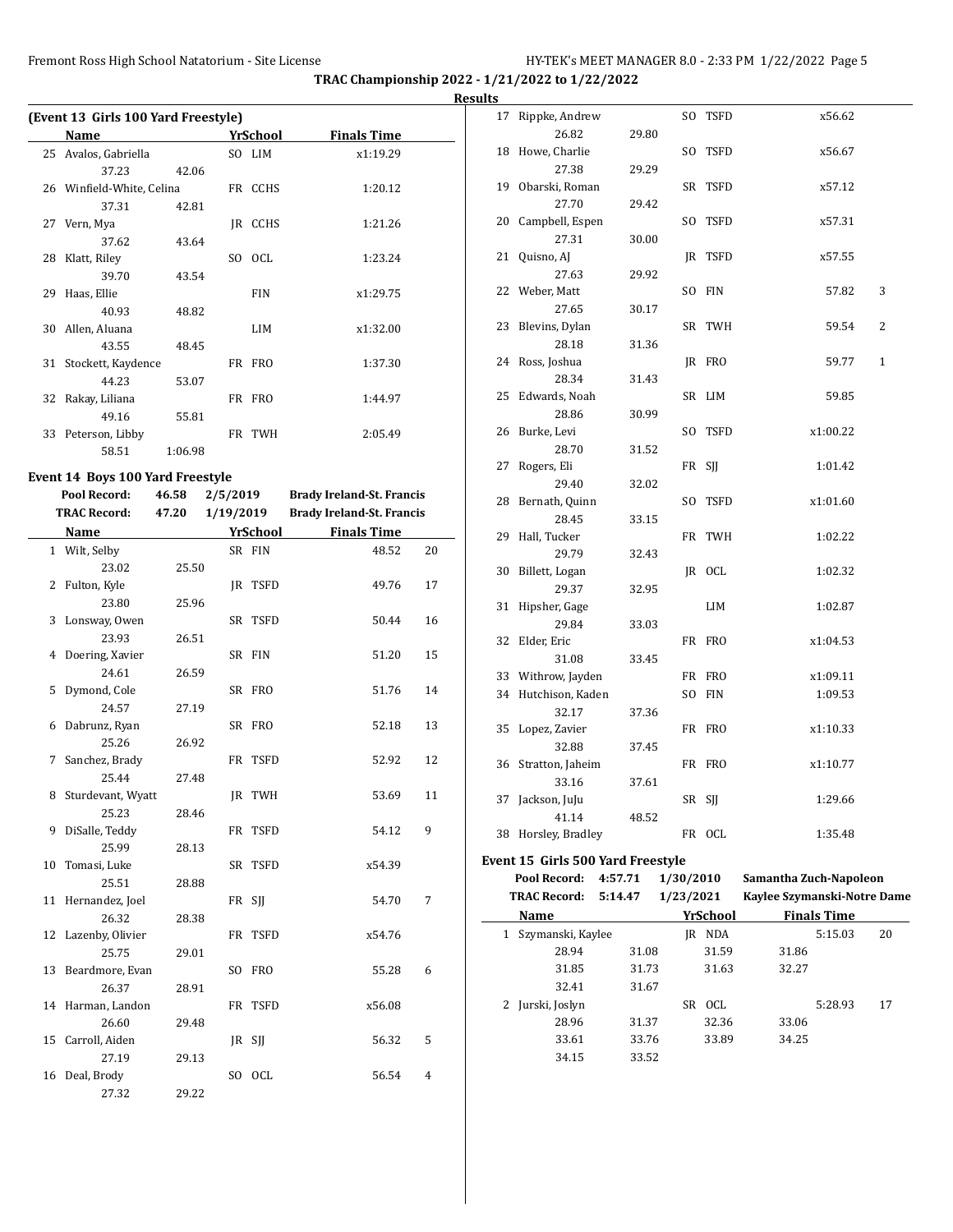29.64 28.99

Fremont Ross High School Natatorium - Site License HY-TEK's MEET MANAGER 8.0 - 2:33 PM 1/22/2022 Page 6

**TRAC Championship 2022 - 1/21/2022 to 1/22/2022**

|                                         |       |                 |                                    |                    |    | <b>Results</b> |                          |       |                 |       |         |    |
|-----------------------------------------|-------|-----------------|------------------------------------|--------------------|----|----------------|--------------------------|-------|-----------------|-------|---------|----|
| (Event 15 Girls 500 Yard Freestyle)     |       |                 |                                    |                    |    |                | 2 Williams, Ben          |       | SR FIN          |       | 5:05.90 | 17 |
| <b>Name</b>                             |       | YrSchool        |                                    | <b>Finals Time</b> |    |                | 27.11                    | 30.71 | 30.62           | 31.31 |         |    |
| 3 Atherine, Eliza                       |       | SO TSUA         |                                    | 5:41.00            | 16 |                | 31.50                    | 31.61 | 31.16           | 30.86 |         |    |
| 30.89                                   | 34.11 | 34.53           | 34.57                              |                    |    |                | 30.74                    | 30.28 |                 |       |         |    |
| 35.42                                   | 34.54 | 34.88           | 34.74                              |                    |    |                | 3 Zimmerman, Aidan       |       | IR FRO          |       | 5:12.33 | 16 |
| 34.09                                   | 33.23 |                 |                                    |                    |    |                | 26.97                    | 30.09 | 30.51           | 31.09 |         |    |
| 4 Barkhimer, Victoria                   |       | SR NDA          |                                    | 5:48.17            | 15 |                | 31.26                    | 31.52 | 32.36           | 32.68 |         |    |
| 30.72                                   | 33.95 | 34.87           | 35.60                              |                    |    |                | 33.19                    | 32.66 |                 |       |         |    |
| 35.57                                   | 35.87 | 35.71           | 35.83                              |                    |    |                | 4 Lorenz, Hudson         |       | FR TSFD         |       | 5:28.33 | 15 |
| 35.70                                   | 34.35 |                 |                                    |                    |    |                | 29.42                    | 32.27 | 33.81           | 34.20 |         |    |
| 5 Walsh, Brynn                          |       | FR TSUA         |                                    | 5:49.75            | 14 |                | 33.42                    | 33.31 | 34.52           | 33.55 |         |    |
| 31.72                                   | 34.40 | 35.63           | 36.49                              |                    |    |                | 33.26                    | 30.57 |                 |       |         |    |
| 35.66                                   | 35.10 | 35.79           | 35.24                              |                    |    |                | 5 Haitonic, Eliot        |       | SO FRO          |       | 5:30.09 | 14 |
| 35.79                                   | 33.93 |                 |                                    |                    |    |                | 27.27                    | 31.71 | 33.18           | 34.35 |         |    |
| 6 Chytil, Lauren                        |       | SR NDA          |                                    | 5:53.11            | 13 |                | 34.11                    | 34.07 | 35.27           | 34.53 |         |    |
| 31.33                                   | 34.51 | 35.46           | 36.09                              |                    |    |                | 35.24                    | 30.36 |                 |       |         |    |
| 36.30                                   | 36.20 | 36.28           | 35.66                              |                    |    |                | 6 Dietrich, Tobias       |       | FR TSFD         |       | 5:30.69 | 13 |
| 36.48                                   | 34.80 |                 |                                    |                    |    |                | 29.40                    | 32.52 | 33.70           | 33.94 |         |    |
| 7 Taylor, Allison                       |       | SR FRO          |                                    | 5:54.44            | 12 |                | 33.47                    | 33.90 | 34.39           | 34.08 |         |    |
| 29.85                                   | 34.11 | 35.56           | 36.03                              |                    |    |                | 33.67                    | 31.62 |                 |       |         |    |
| 36.15                                   | 37.11 | 36.65           | 37.26                              |                    |    |                | 7 Horstman, Tyler        |       | SR FIN          |       | 5:40.45 | 12 |
| 36.84                                   | 34.88 |                 |                                    |                    |    |                | 29.07                    | 32.23 | 33.44           | 34.67 |         |    |
| 8 Diller, Aubrey                        |       | FR TSUA         |                                    | 5:58.73            | 11 |                | 34.48                    | 34.98 | 35.98           | 36.11 |         |    |
| 32.09                                   | 35.56 | 35.57           | 36.47                              |                    |    |                | 34.89                    | 34.60 |                 |       |         |    |
| 36.74                                   | 36.62 | 36.96           | 36.89                              |                    |    |                | 8 Vasiloff, Joe          |       | SR FIN          |       | 5:44.68 | 11 |
| 36.55                                   | 35.28 |                 |                                    |                    |    |                | 30.13                    | 32.86 | 33.31           | 34.66 |         |    |
| 9 Storrer, Gabby                        |       | SR TSUA         |                                    | 6:11.35            | 9  |                | 34.99                    | 36.13 | 35.61           | 36.40 |         |    |
| 33.42                                   | 36.97 | 37.96           | 38.68                              |                    |    |                | 35.99                    | 34.60 |                 |       |         |    |
| 38.03                                   | 37.82 | 37.51           | 38.18                              |                    |    |                | 9 Kiddey, Jackson        |       | FR FRO          |       | 6:00.83 | 9  |
| 37.42                                   | 35.36 |                 |                                    |                    |    |                | 30.83                    | 34.06 | 36.13           | 37.70 |         |    |
| 10 Mossing, Maggie                      |       | JR NDA          |                                    | 6:15.56            | 7  |                | 38.32                    | 37.74 | 37.64           | 37.56 |         |    |
| 33.64                                   | 37.00 | 38.07           | 38.60                              |                    |    |                | 37.13                    | 33.72 |                 |       |         |    |
| 38.39                                   | 38.80 | 38.81           | 39.02                              |                    |    |                | 10 Brown, Parker         |       | FR FRO          |       | 6:06.96 | 7  |
| 37.78                                   | 35.45 |                 |                                    |                    |    |                | 31.51                    | 35.51 | 37.84           | 37.43 |         |    |
| 11 Stierwalt, Cora                      |       | SO FRO          |                                    | 6:59.87            | 6  |                | 38.05                    | 38.41 | 38.41           | 37.12 |         |    |
| 34.51                                   | 38.85 | 42.56           | 44.83                              |                    |    |                | 37.99                    | 34.69 |                 |       |         |    |
| 42.93                                   | 45.92 | 43.73           | 43.05                              |                    |    |                | 11 Schmitz, Beckham      |       | JR SJJ          |       | 6:14.07 | 6  |
| 42.71                                   | 40.78 |                 |                                    |                    |    |                | 32.38                    | 37.59 | 38.94           | 38.46 |         |    |
| 12 Horsley, Carmen                      |       | SR OCL          |                                    | 7:09.04            | 5  |                | 39.56                    | 39.21 | 37.50           | 38.37 |         |    |
| 36.48                                   | 41.44 | 43.32           | 43.40                              |                    |    |                | 37.80                    | 34.26 |                 |       |         |    |
| 44.12                                   | 44.64 | 44.83           | 44.62                              |                    |    |                | 12 Sellati, Christopher  |       | SR LIM          |       | 6:15.06 | 5  |
| 43.96                                   | 42.23 |                 |                                    |                    |    |                | 30.75                    | 37.52 | 39.32           | 39.82 |         |    |
| 13 Litteral, Cadie                      |       | SR FIN          |                                    | 7:19.96            | 4  |                | 39.91                    | 39.99 | 37.19           | 36.23 |         |    |
| 38.26                                   | 42.93 | 44.48           | 44.67                              |                    |    |                | 38.87                    | 35.46 |                 |       |         |    |
| 44.21                                   | 45.28 | 45.59           | 45.84                              |                    |    |                | 13 Ackerman, Christian   |       | FR LIM          |       | 6:20.01 | 4  |
| 45.81                                   | 42.89 |                 |                                    |                    |    |                | 30.39                    | 36.01 | 38.88           | 40.39 |         |    |
| <b>Event 16 Boys 500 Yard Freestyle</b> |       |                 |                                    |                    |    |                | 39.54                    | 39.39 | 39.55           | 38.88 |         |    |
| Pool Record: 4:32.10                    |       | 1/28/2020       | <b>Charlie Clark-Perkins</b>       |                    |    |                | 39.27                    | 37.71 |                 |       |         |    |
| <b>TRAC Record: 4:43.03</b>             |       | 1/23/2021       | <b>Conner Colston-Fremont Ross</b> |                    |    |                | 14 Hallet, Jack<br>33.99 | 38.58 | JR SJJ<br>40.01 | 39.97 | 6:26.81 | 3  |
| Name                                    |       | <b>YrSchool</b> |                                    | <b>Finals Time</b> |    |                | 39.61                    | 40.70 | 40.01           | 39.12 |         |    |
| 1 Vitaniemi, Patrick                    |       | SR TSFD         |                                    | 4:52.02            | 20 |                | 39.02                    | 35.80 |                 |       |         |    |
| 26.38                                   | 28.69 | 29.59           | 29.58                              |                    |    |                |                          |       |                 |       |         |    |
| 29.56                                   | 29.60 | 29.97           | 30.02                              |                    |    |                |                          |       |                 |       |         |    |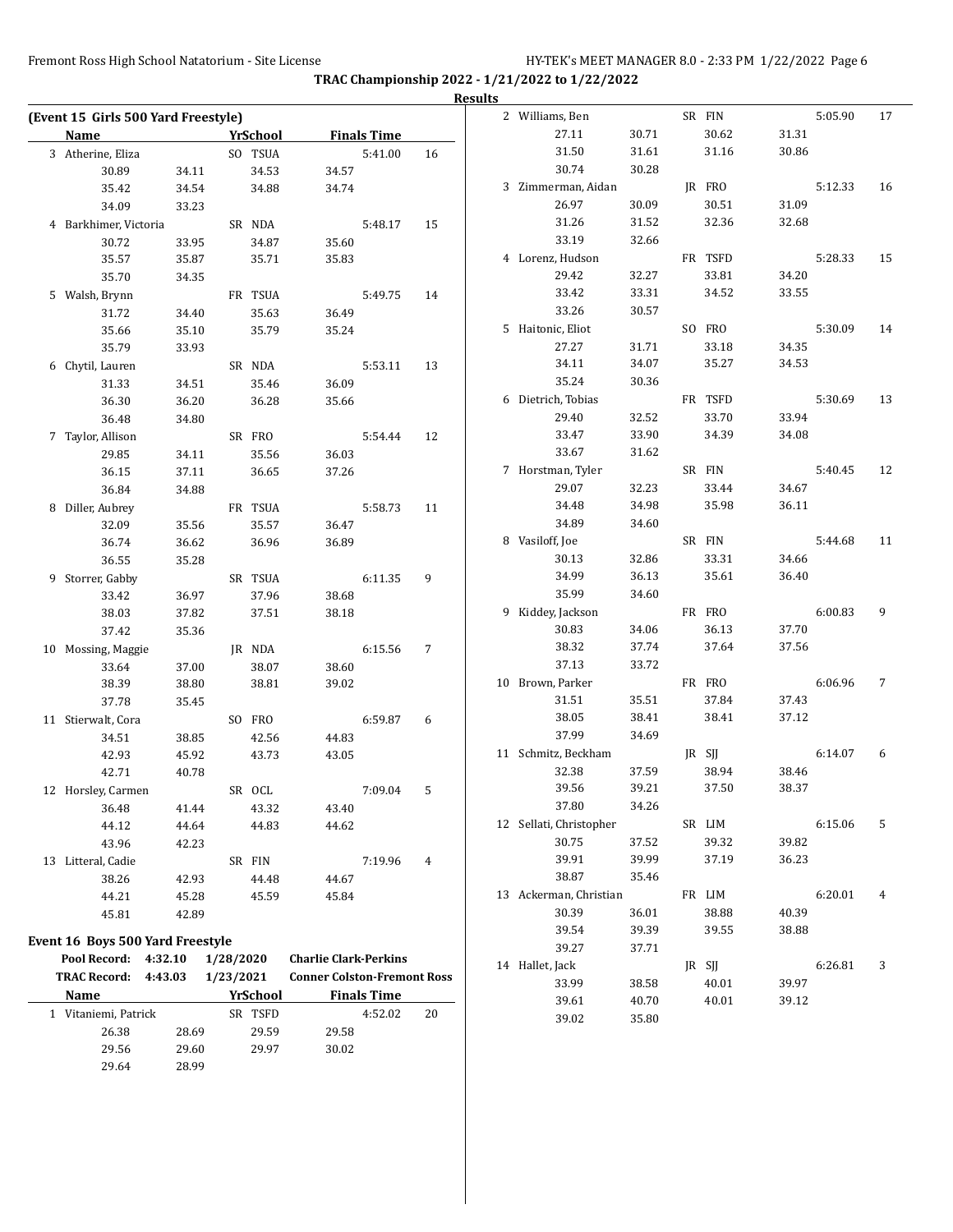# **Results**

 $\overline{a}$ 

|       | Event 17 Girls 200 Yard Freestyle Relay<br>Pool Record:<br>1:39.12 | 2/7/2020  | Toledo St. Ursula         |    |
|-------|--------------------------------------------------------------------|-----------|---------------------------|----|
|       | M Dynda, C Staneart, C Heinze, A Cesar                             |           |                           |    |
|       | <b>TRAC Record:</b><br>1:40.01                                     | 1/19/2019 | Toledo St. Ursula Academy |    |
|       | C Kight, C Staneart, C Heinze, A Cesar                             |           |                           |    |
|       | Team                                                               | Relay     | <b>Finals Time</b>        |    |
| $^*1$ | <b>FRO</b>                                                         | A         | 1:43.08                   | 37 |
|       | 1) Stevenson, Channing SO                                          |           | 2) Krieger, Kamryn FR     |    |
|       | 3) Taylor, Allison SR                                              |           | 4) Gallagher, Maddie SR   |    |
|       | 26.17<br>26.21                                                     | 26.59     | 24.11                     |    |
| $^*1$ | <b>TSUA</b>                                                        | A         | 1:43.08                   | 37 |
|       | 1) Desmond, Michaela SR                                            |           | 2) Harms, Anna SO         |    |
|       | 3) Krueger, Faith FR                                               |           | 4) Gilley, Lexi SR        |    |
|       | 26.52<br>25.46                                                     | 26.38     | 24.72                     |    |
| 3     | <b>FIN</b>                                                         | A         | 1:48.73                   | 32 |
|       | 1) Smith, Gracie SR                                                |           | 2) Spradlin, Delaney JR   |    |
|       | 3) Hudson, Taylor SO                                               |           | 4) Kemmere, Claire FR     |    |
|       | 26.80<br>27.77                                                     | 27.85     | 26.31                     |    |
| 4     | <b>NDA</b>                                                         | A         | 1:49.10                   | 30 |
|       | 1) Barkhimer, Victoria SR                                          |           | 2) Wallace, Lauren SO     |    |
|       | 3) Chytil, Lauren SR                                               |           | 4) Szymanski, Kaylee JR   |    |
|       | 28.96<br>27.05                                                     | 27.65     | 25.44                     |    |
| 5     | <b>TSUA</b>                                                        | B         | 1:50.35                   | 28 |
|       | 1) Tuori, Grace FR                                                 |           | 2) Grespin, Maggie JR     |    |
|       | 3) Paskiet, Sophie JR                                              |           | 4) Atherine, Eliza SO     |    |
|       | 28.29<br>27.64                                                     | 27.67     | 26.75                     |    |
| 6     | <b>FIN</b>                                                         | B         | 2:01.25                   | 26 |
|       | 1) Smith, Ceilidh SR                                               |           | 2) Nicholson, Jillian JR  |    |
|       | 3) Wolke, Chayse SO                                                |           | 4) Ghosh, Urmika JR       |    |
|       | 28.19<br>28.66                                                     | 29.78     | 34.62                     |    |
| 7     | <b>LIM</b>                                                         | A         | 2:02.19                   | 24 |
|       | 1) Nelson, Elsbeth SR                                              |           | 2) Emerick, Madeline JR   |    |
|       | 3) Fronzaglia, Rachel FR                                           |           | 4) Beck, Abigal JR        |    |
|       | 30.86<br>30.87                                                     | 33.50     | 26.96                     |    |
| 8     | CCHS                                                               | А         | 2:05.41                   | 22 |
|       | 1) Traver, Jordan FR                                               |           | 2) Winkler, Addison FR    |    |
|       | 3) Vern, Mya JR                                                    |           | 4) Pinkham, Emily SR      |    |
|       | 29.59<br>30.45                                                     | 33.86     | 31.51                     |    |
| 9     | TWH                                                                | A         | 2:07.96                   | 18 |
|       | 1) Vasquez, Cheyenne FR                                            |           | 2) Barnes, Bella SO       |    |
|       | 3) Rutledge, Rachel SO                                             |           | 4) Konz, Jordan SO        |    |
|       | 30.97<br>35.59                                                     | 31.59     | 29.81                     |    |
| 10    | <b>FRO</b>                                                         | B         | 2:08.08                   | 14 |
|       | 1) Moreno, Kalli JR                                                |           | 2) Lewis, Kayla FR        |    |
|       | 3) Rakay, Mariska FR                                               |           | 4) Tooman, Kenna FR       |    |
|       | 30.57<br>31.82                                                     | 35.23     | 30.46                     |    |
| 11    | <b>NDA</b>                                                         | B         | 2:09.12                   | 12 |
|       | 1) Malone, Mollie SR                                               |           | 2) Carnes, Regan SR       |    |
|       | 3) Morris, Meredith FR                                             |           | 4) Sullivan, Gracie FR    |    |
|       | 31.76<br>33.07                                                     | 33.61     | 30.68                     |    |
| 12    | <b>OCL</b>                                                         | А         | 2:16.83                   | 10 |
|       | 1) Knopp, Madi FR                                                  |           | 2) Klatt, Riley SO        |    |
|       | 3) Horsley, Carmen SR                                              |           | 4) Suto, Beth SO          |    |
|       | 34.27<br>37.80                                                     | 33.14     | 31.62                     |    |
|       |                                                                    |           |                           |    |

|              | Event 18 Boys 200 Yard Freestyle Relay<br>Pool Record:<br>1:26.85 |                | 2/7/2020               |                       |                            | <b>Toledo St Francis De Sales</b>                  |    |  |  |
|--------------|-------------------------------------------------------------------|----------------|------------------------|-----------------------|----------------------------|----------------------------------------------------|----|--|--|
|              | <b>B Ireland, P Heldreth, T Lee, S Buff</b>                       |                |                        |                       |                            |                                                    |    |  |  |
|              | <b>TRAC Record:</b><br>1:27.29                                    |                | 1/20/2018              |                       |                            | <b>Toledo St. Francis De Sales</b>                 |    |  |  |
|              | B Ireland, C Bishop, G Littlehale, J Sobczak                      |                |                        |                       |                            |                                                    |    |  |  |
|              | Team                                                              |                | Relay                  |                       |                            | <b>Finals Time</b>                                 |    |  |  |
| $\mathbf{1}$ | <b>FIN</b>                                                        |                | A                      |                       |                            | 1:30.48                                            | 40 |  |  |
|              | 1) Wilt, Selby SR                                                 |                |                        |                       | 2) Williams, Ben SR        |                                                    |    |  |  |
|              | 3) Stocker, Parker SR                                             |                |                        |                       | 4) Doering, Xavier SR      |                                                    |    |  |  |
|              | 21.67                                                             | 22.96          |                        | 23.17                 | 22.68                      |                                                    |    |  |  |
| 2            | <b>TSFD</b>                                                       |                | A                      |                       |                            | 1:32.06                                            | 34 |  |  |
|              | 1) Lonsway, Owen SR                                               |                |                        |                       | 2) Tomasi, Luke SR         |                                                    |    |  |  |
|              | 3) Vitaniemi, Patrick SR                                          |                |                        |                       | 4) Cheatwood, Jake SO      |                                                    |    |  |  |
|              | 23.18                                                             | 23.85          |                        | 22.83                 | 22.20                      |                                                    |    |  |  |
| 3            | <b>FRO</b>                                                        |                | A                      |                       |                            | 1:35.54                                            | 32 |  |  |
|              | 1) Dabrunz, Ryan SR                                               |                |                        |                       | 2) Harkness, Trent JR      |                                                    |    |  |  |
|              | 3) O'Brien, Quentin SO                                            |                |                        |                       | 4) Dymond, Cole SR         |                                                    |    |  |  |
|              | 24.42                                                             | 24.01          |                        | 24.28                 | 22.83                      |                                                    |    |  |  |
| 4            | <b>TSFD</b>                                                       |                | B                      |                       |                            | 1:37.62                                            | 30 |  |  |
|              | 1) Rippke, Andrew SO                                              |                |                        |                       | 2) Sanchez, Brady FR       |                                                    |    |  |  |
|              | 3) DiSalle, Teddy FR                                              |                |                        |                       | 4) Arquette, Charlie JR    |                                                    |    |  |  |
|              | 25.63                                                             | 24.29          |                        | 23.74                 | 23.96                      |                                                    |    |  |  |
| 5            | <b>TWH</b>                                                        |                | A                      |                       |                            | 1:40.19                                            | 28 |  |  |
|              | 1) Hall, Dyson SR                                                 |                |                        |                       | 2) Andrews, Jake SR        |                                                    |    |  |  |
|              | 3) Blevins, Dylan SR                                              |                |                        |                       | 4) Sturdevant, Wyatt JR    |                                                    |    |  |  |
|              | 25.13                                                             | 25.44          |                        | 25.86                 | 23.76                      |                                                    |    |  |  |
|              | 6 OCL                                                             |                | A                      |                       |                            | 1:40.23                                            | 26 |  |  |
|              | 1) Deal, Brody SO                                                 |                |                        |                       | 2) Gladieux, Dillon JR     |                                                    |    |  |  |
|              | 3) Stevens, Drew SR                                               |                |                        |                       | 4) Ray, Alex SR            |                                                    |    |  |  |
|              | 26.66                                                             | 24.89          |                        | 25.25                 | 23.43                      |                                                    |    |  |  |
| 7            | <b>FRO</b>                                                        |                | B                      |                       |                            | 1:47.28                                            | 24 |  |  |
|              | 1) Ross, Joshua JR                                                |                |                        |                       | 2) Contreras, Roman SR     |                                                    |    |  |  |
|              | 3) Brown, Parker FR                                               |                |                        | 4) Haitonic, Eliot SO |                            |                                                    |    |  |  |
|              | 26.81                                                             | 27.56          |                        | 27.66                 | 25.25                      |                                                    |    |  |  |
| 8            | <b>FIN</b>                                                        |                | B                      |                       |                            | 1:48.43                                            | 22 |  |  |
|              | 1) Dolan, Sam FR                                                  |                |                        |                       | 2) Daniel, Casey SO        |                                                    |    |  |  |
|              | 3) Andrews, Reed SR                                               |                |                        |                       | 4) Weber, Matt SO          |                                                    |    |  |  |
|              | 26.90                                                             | 28.40          |                        | 27.08                 | 26.05                      |                                                    |    |  |  |
| 9            | <b>LIM</b>                                                        |                | A                      |                       |                            | 1:52.82                                            | 18 |  |  |
|              | 1) Edwards, Noah SR                                               |                |                        |                       | 2) Hipsher, Gage           |                                                    |    |  |  |
|              | 3) Ackerman, Christian FR                                         |                |                        |                       | 4) Sellati, Christopher SR |                                                    |    |  |  |
|              | 26.91                                                             | 28.56          |                        | 28.91                 | 28.44                      |                                                    |    |  |  |
| 10           | <b>SII</b>                                                        |                |                        | A                     |                            | 1:53.91                                            | 14 |  |  |
|              | 1) Rogers, Eli FR                                                 |                |                        |                       | 2) Mascareno, Gabe SR      |                                                    |    |  |  |
|              | 3) Schmitz, Beckham JR                                            |                |                        |                       | 4) Hallet, Jack JR         |                                                    |    |  |  |
|              | 28.77                                                             | 28.73          |                        | 28.88                 | 27.53                      |                                                    |    |  |  |
| 11           | SII                                                               |                | B                      |                       |                            | 2:08.35                                            | 12 |  |  |
|              | 1) Schmitz, Blaine FR                                             |                |                        |                       | 2) Bradley, Erik SO        |                                                    |    |  |  |
|              | 3) Jackson, JuJu SR                                               |                |                        | 4) Weis, Joev JR      |                            |                                                    |    |  |  |
|              | 32.00                                                             | 30.40          |                        | 32.59                 | 33.36                      |                                                    |    |  |  |
|              | Event 19  Girls 100 Yard Backstroke                               |                |                        |                       |                            |                                                    |    |  |  |
|              | Pool Record:                                                      |                |                        |                       |                            |                                                    |    |  |  |
|              | <b>TRAC Record:</b>                                               | 58.07<br>58.07 | 1/16/2013<br>1/19/2013 |                       |                            | Zhada Fields-St. Ursula<br>Zhada Fields-St. Ursula |    |  |  |
|              |                                                                   |                |                        |                       |                            |                                                    |    |  |  |

| Name                  |       |  | <b>YrSchool</b> | <b>Finals Time</b> |    |
|-----------------------|-------|--|-----------------|--------------------|----|
| 1 Stevenson, Channing |       |  | SO FRO          | 1:02.45            | 20 |
| 30.50                 | 31.95 |  |                 |                    |    |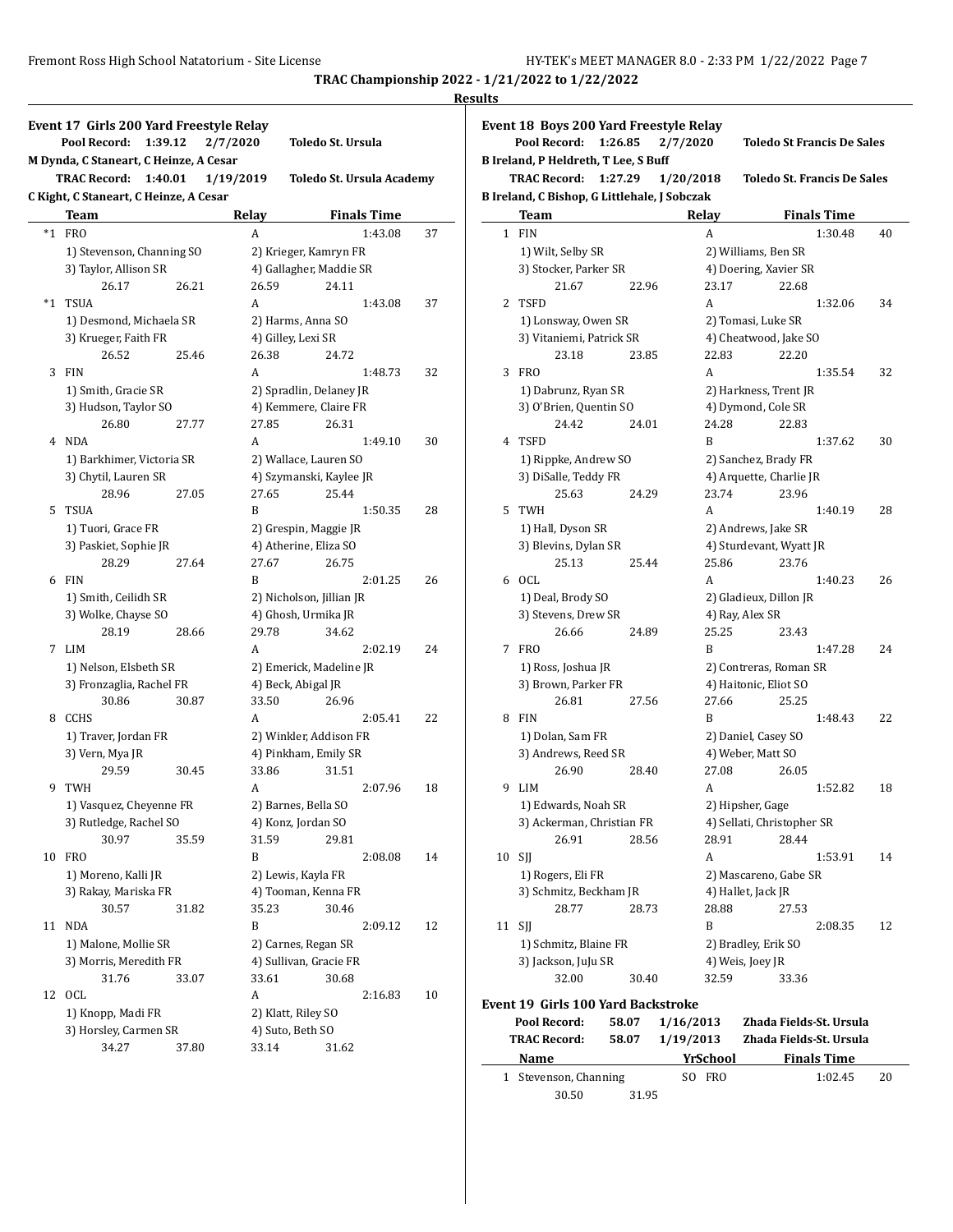|    |                                              |       |           |                |                                | Re:          |
|----|----------------------------------------------|-------|-----------|----------------|--------------------------------|--------------|
|    | (Event 19 Girls 100 Yard Backstroke)<br>Name |       |           | YrSchool       | <b>Finals Time</b>             |              |
| 2  | Freeworth, Kendall                           |       |           | FR TSUA        | 1:04.06                        | 17           |
|    | 31.10                                        | 32.96 |           |                |                                |              |
|    | 3 Spradlin, Delaney                          |       |           | JR FIN         | 1:04.25                        | 16           |
|    | 30.95                                        | 33.30 |           |                |                                |              |
|    | 4 Walsh, Brynn                               |       |           | FR TSUA        | 1:04.41                        | 15           |
|    | 31.40                                        | 33.01 |           |                |                                |              |
| 5  | Rivera, Kendal                               |       |           | SR OCL         | 1:04.71                        | 14           |
|    | 31.66                                        | 33.05 |           |                |                                |              |
|    | 6 Heinze, Delaney                            |       |           | SO TSUA        | 1:06.35                        | 13           |
|    | 31.85                                        | 34.50 |           |                |                                |              |
| 7  | Hudson, Taylor                               |       |           | SO FIN         | 1:07.89                        | 12           |
|    | 32.62                                        | 35.27 |           |                |                                |              |
| 8  | Drzewiecki, Samantha                         |       |           | JR NDA         | 1:08.51                        | 11           |
|    | 33.62                                        | 34.89 |           |                |                                |              |
| 9  | DiSalle, Vivian                              |       |           | <b>IR TSUA</b> | 1:08.65                        | 9            |
|    | 33.09                                        | 35.56 |           |                |                                |              |
|    | 10 Dabrunz, Virginia                         |       |           | SO FRO         | 1:12.24                        | 7            |
|    | 35.04                                        | 37.20 |           |                |                                |              |
| 11 | Nicholson, Jillian                           |       |           | JR FIN         | 1:13.12                        | 6            |
|    | 34.87                                        | 38.25 |           |                |                                |              |
| 12 | Malone, Mollie                               |       |           | SR NDA         | 1:14.70                        | 5            |
|    | 36.33                                        | 38.37 |           |                |                                |              |
|    | 13 Winkler, Addison                          |       |           | FR CCHS        | 1:14.84                        | 4            |
|    | 36.22                                        | 38.62 |           |                |                                |              |
|    | 14 Moreno, Kalli                             |       |           | JR FRO         | 1:16.91                        | 3            |
|    | 37.25                                        | 39.66 |           |                |                                |              |
| 15 | Konz, Jordan                                 |       |           | SO TWH         | 1:18.36                        | 2            |
|    | 38.38                                        | 39.98 |           |                |                                |              |
|    | 16 Tooman, Kenna                             |       |           | FR FRO         | 1:19.42                        | $\mathbf{1}$ |
|    | 38.76                                        | 40.66 |           |                |                                |              |
|    | 17 Pinkham, Emily                            |       |           | SR CCHS        | 1:21.07                        |              |
|    | 39.19                                        | 41.88 |           |                |                                |              |
|    | 18 Rutledge, Rachel                          |       |           | SO TWH         | 1:25.68                        |              |
|    | 41.82                                        | 43.86 |           |                |                                |              |
|    | 19 Christie, Zee                             |       |           | FR TWH         | 1:32.57                        |              |
|    | 44.74                                        | 47.83 |           |                |                                |              |
|    | Event 20 Boys 100 Yard Backstroke            |       |           |                |                                |              |
|    | Pool Record:                                 | 49.04 | 2/13/2021 |                | <b>Scotty Buff-St. Francis</b> |              |
|    |                                              |       |           |                |                                |              |

| I KAL Kecord: |                 | 49.59 | 1/23/2021 |             | SCOTTY BUIT-ST. Francis |    |
|---------------|-----------------|-------|-----------|-------------|-------------------------|----|
|               | Name            |       |           | YrSchool    | <b>Finals Time</b>      |    |
| $\mathbf{1}$  | Stocker, Parker |       |           | SR FIN      | 53.73                   | 20 |
|               | 25.77           | 27.96 |           |             |                         |    |
| 2             | Carrubba, Carlo |       | SO        | <b>TSFD</b> | 55.65                   | 17 |
|               | 27.09           | 28.56 |           |             |                         |    |
| 3             | Buff, Maximus   |       |           | FR TSFD     | 55.75                   | 16 |
|               | 26.94           | 28.81 |           |             |                         |    |
| 4             | Britt, Alex     |       |           | IR SII      | 57.81                   | 15 |
|               | 28.03           | 29.78 |           |             |                         |    |
| 5             | Flansburg, Alan |       | IR        | <b>TSFD</b> | 59.66                   | 14 |
|               | 29.41           | 30.25 |           |             |                         |    |
| 6             | Harman, Landon  |       |           | FR TSFD     | 1:01.14                 | 13 |
|               | 29.59           | 31.55 |           |             |                         |    |
| 7             | Beardmore, Evan |       | SO.       | <b>FRO</b>  | 1:02.23                 | 12 |
|               | 29.77           | 32.46 |           |             |                         |    |

| sults |                  |       |     |                    |         |                |
|-------|------------------|-------|-----|--------------------|---------|----------------|
| 8     | Carroll, Aiden   |       |     | $IR$ SII           | 1:05.12 | 11             |
|       | 31.94            | 33.18 |     |                    |         |                |
| 9     | Hall, Dyson      |       |     | SR TWH             | 1:08.68 | 9              |
|       | 32.70            | 35.98 |     |                    |         |                |
| 10    | Schedel, Spencer |       |     | FR FIN             | 1:10.83 | 7              |
|       | 34.73            | 36.10 |     |                    |         |                |
|       | 11 Andrews, Jake |       |     | SR TWH             | 1:13.23 | 6              |
|       | 34.79            | 38.44 |     |                    |         |                |
|       | 12 Lopez, Zavier |       |     | FR FRO             | 1:19.96 | 5              |
|       | 38.49            | 41.47 |     |                    |         |                |
| 13    | Rich, Robert     |       |     | FR FRO             | 1:20.34 | 4              |
| 14    | Daniel, Casey    |       | SO. | <b>FIN</b>         | 1:22.18 | 3              |
|       | 40.68            | 41.50 |     |                    |         |                |
| 15    | Schmitz, Blaine  |       |     | FR SII             | 1:25.20 | $\overline{2}$ |
|       | 40.57            | 44.63 |     |                    |         |                |
| 16    | Weis, Joey       |       |     | $\overline{R}$ SII | 1:34.13 | $\mathbf{1}$   |
| ---   | Kiddey, Jackson  |       |     | FR FRO             | DQ      |                |
|       | 35.50            | 36.77 |     |                    |         |                |

## **Event 21 Girls 100 Yard Breaststroke**

|    | Pool Record:                                                | 1:04.43 | 1/16/2010 |                 | Samantha Zuch-Napoleon              |                |
|----|-------------------------------------------------------------|---------|-----------|-----------------|-------------------------------------|----------------|
|    | <b>TRAC Record:</b>                                         | 1:03.87 | 1/18/2020 |                 | <b>Alexis Prenzlin-Fremont Ross</b> |                |
|    | Name                                                        |         |           | <b>YrSchool</b> | <b>Finals Time</b>                  |                |
|    | 1 Cheatwood, Mia                                            |         |           | SR TSUA         | 1:05.40                             | 20             |
|    | 31.10                                                       | 34.30   |           |                 |                                     |                |
|    | 2 Gallagher, Maddie                                         |         |           | SR FRO          | 1:05.43                             | 17             |
|    | 30.86                                                       | 34.57   |           |                 |                                     |                |
|    | 3 Paskiet, Sophie                                           |         |           | JR TSUA         | 1:11.53                             | 16             |
|    | 33.93                                                       | 37.60   |           |                 |                                     |                |
|    | 4 Boyd, Parker                                              |         |           | SR NDA          | 1:19.51                             | 15             |
|    | 37.72                                                       | 41.79   |           |                 |                                     |                |
| 5  | Weickert, Sydney                                            |         |           | FR FRO          | 1:19.93                             | 14             |
|    | 37.87                                                       | 42.06   |           |                 |                                     |                |
|    | 6 Lewis, Kayla                                              |         |           | FR FRO          | 1:23.29                             | 13             |
|    | 39.23                                                       | 44.06   |           |                 |                                     |                |
| 7  | Carnes, Regan                                               |         |           | SR NDA          | 1:23.98                             | 12             |
|    | 40.49                                                       | 43.49   |           |                 |                                     |                |
| 8  | Ivancso, Kat                                                |         |           | FR TSUA         | 1:25.14                             | 11             |
|    | 39.91                                                       | 45.23   |           |                 |                                     |                |
| 9  | Traver, Jordan                                              |         |           | FR CCHS         | 1:27.88                             | 9              |
|    | 41.22                                                       | 46.66   |           |                 |                                     |                |
| 10 | Rader, Lauren                                               |         |           | FR FIN          | 1:32.84                             | 7              |
|    | 43.21                                                       | 49.63   |           |                 |                                     |                |
|    | 11 Horsley, Carmen                                          |         |           | SR OCL          | 1:33.69                             | 6              |
|    | 42.84                                                       | 50.85   |           |                 |                                     |                |
|    | 12 Morris, Meredith                                         |         |           | FR NDA          | 1:35.18                             | 5              |
|    | 45.59                                                       | 49.59   |           |                 |                                     |                |
|    | 13 Barnes, Bella                                            |         |           | SO TWH          | 1:38.21                             | $\overline{4}$ |
|    | 46.72                                                       | 51.49   |           | FR FRO          |                                     | 3              |
|    | 14 Rakay, Mariska<br>47.18                                  |         |           |                 | 1:39.16                             |                |
|    |                                                             | 51.98   |           |                 |                                     |                |
|    | $\lambda$ $\lambda$ $\lambda$ $\lambda$ $\lambda$ $\lambda$ |         |           |                 |                                     |                |

# **Event 22 Boys 100 Yard Breaststroke**

| Pool Record:        | 57.02 | 2/5/2019    | Cj. Layne-Bowling Green |    |
|---------------------|-------|-------------|-------------------------|----|
| <b>TRAC Record:</b> | 58.52 | 1/23/2021   | Jack Van Cott-St. Johns |    |
| Name                |       | YrSchool    | <b>Finals Time</b>      |    |
| 1 Cheatwood, Jake   |       | TSFD<br>SO. | 1:04.18                 | 20 |
| 29.89               | 34.29 |             |                         |    |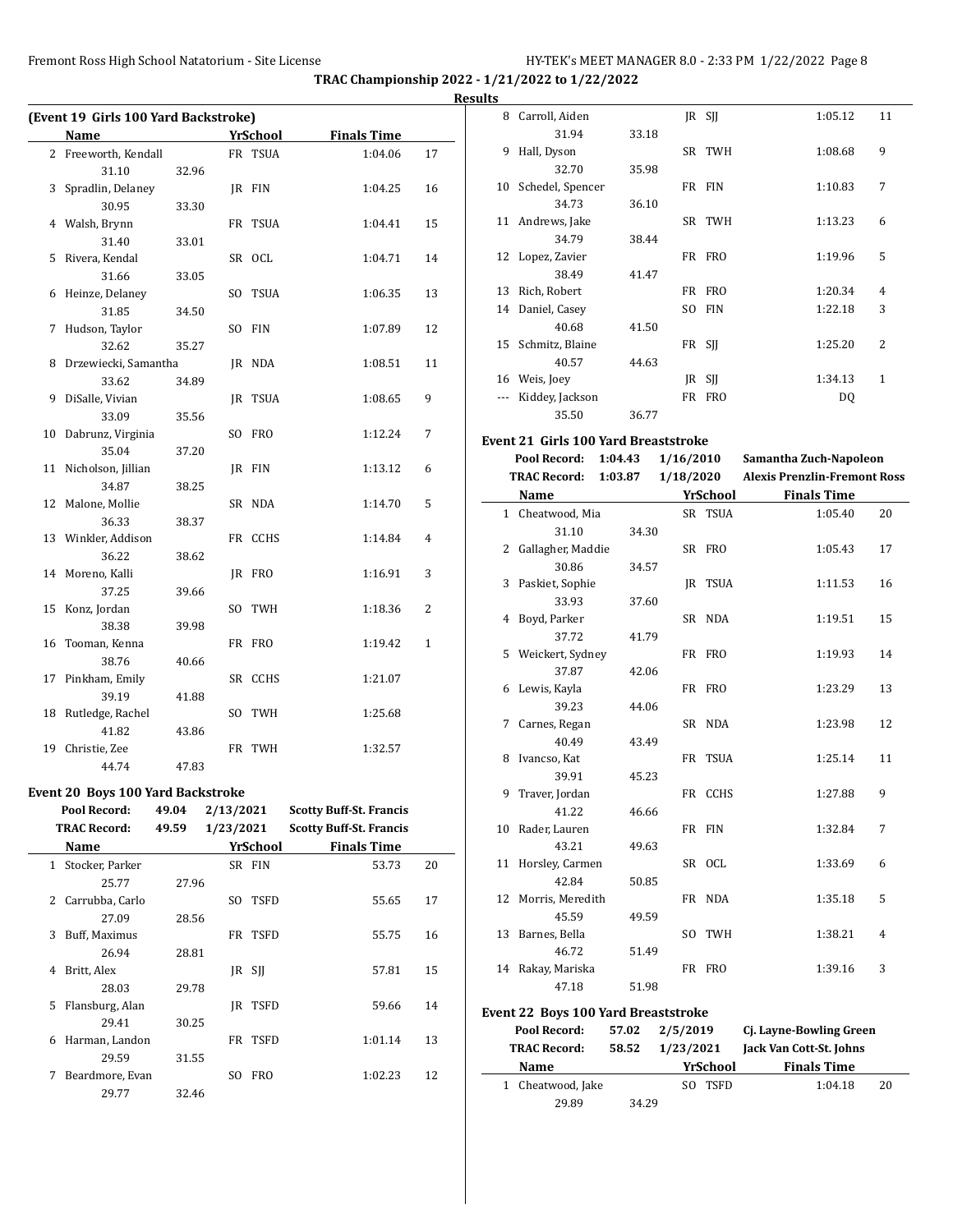| (Event 22 Boys 100 Yard Breaststroke) |                    |       |  |          |                    |    |
|---------------------------------------|--------------------|-------|--|----------|--------------------|----|
|                                       | Name               |       |  | YrSchool | <b>Finals Time</b> |    |
|                                       | 2 Lazenby, Olivier |       |  | FR TSFD  | 1:06.14            | 17 |
|                                       | 31.83              | 34.31 |  |          |                    |    |
| 3                                     | Quisno, AJ         |       |  | IR TSFD  | 1:06.78            | 16 |
|                                       | 31.68              | 35.10 |  |          |                    |    |
| 4                                     | Harkness, Trent    |       |  | IR FRO   | 1:06.94            | 15 |
|                                       | 31.53              | 35.41 |  |          |                    |    |
|                                       | 5 Semancik, Jonah  |       |  | FR TSFD  | 1:09.35            | 14 |
|                                       | 32.46              | 36.89 |  |          |                    |    |
| 6                                     | Ray, Alex          |       |  | SR OCL   | 1:09.93            | 13 |
|                                       | 32.30              | 37.63 |  |          |                    |    |
| 7                                     | Gladieux, Dillon   |       |  | IR OCL   | 1:11.29            | 12 |
|                                       | 33.49              | 37.80 |  |          |                    |    |
| 8                                     | O'Brien, Quentin   |       |  | SO FRO   | 1:12.48            | 11 |
|                                       | 33.92              | 38.56 |  |          |                    |    |
| 9                                     | Mascareno, Gabe    |       |  | SR SJJ   | 1:17.76            | 9  |
|                                       | 36.93              | 40.83 |  |          |                    |    |
|                                       | 10 Dolan, Sam      |       |  | FR FIN   | 1:18.48            | 7  |
|                                       | 36.84              | 41.64 |  |          |                    |    |
|                                       | 11 Andrews, Reed   |       |  | SR FIN   | 1:19.02            | 6  |
|                                       | 36.57              | 42.45 |  |          |                    |    |
|                                       | 12 Bradley, Erik   |       |  | SO SII   | 1:26.35            | 5  |
|                                       | 39.66              | 46.69 |  |          |                    |    |
| ---                                   | Johnson, Caleb     |       |  | FR FIN   | DO.                |    |
|                                       | 45.66              | 53.05 |  |          |                    |    |
|                                       |                    |       |  |          |                    |    |

### **Event 23 Girls 400 Yard Freestyle Relay**

**Pool Record: 3:38.86 2/16/2021 Toledo St. Ursula Academy M.Dynda, L Gilley, A Harms, M Cheatwood H** Fis

|   | <b>TRAC Record:</b>               | 3:39.34 | 1/18/2014 | <b>Fremont Ross High School</b> |    |  |  |  |  |
|---|-----------------------------------|---------|-----------|---------------------------------|----|--|--|--|--|
|   | sher, M Hawk, M Waggoner, M Moses |         |           |                                 |    |  |  |  |  |
|   | Team                              |         | Relay     | <b>Finals Time</b>              |    |  |  |  |  |
| 1 | <b>TSUA</b>                       |         | A         | 3:48.75                         | 40 |  |  |  |  |
|   | 1) Harms, Anna SO                 |         |           | 2) Desmond, Michaela SR         |    |  |  |  |  |
|   | 3) Freeworth, Kendall FR          |         |           | 4) Cheatwood, Mia SR            |    |  |  |  |  |
|   | 27.37                             | 57.61   | 27.18     | 56.78                           |    |  |  |  |  |
|   | 28.44                             | 59.97   | 26.03     | 54.39                           |    |  |  |  |  |
| 2 | <b>NDA</b>                        |         | A         | 3:56.47                         | 34 |  |  |  |  |
|   | 1) Barkhimer, Victoria SR         |         |           | 2) Chytil, Lauren SR            |    |  |  |  |  |
|   | 3) Wallace, Lauren SO             |         |           | 4) Szymanski, Kaylee JR         |    |  |  |  |  |
|   | 28.92                             | 1:00.96 | 28.87     | 1:01.76                         |    |  |  |  |  |
|   | 27.99                             | 59.42   | 26.01     | 54.33                           |    |  |  |  |  |
| 3 | <b>FIN</b>                        |         | A         | 3:59.97                         | 32 |  |  |  |  |
|   | 1) Smith, Gracie SR               |         |           | 2) Spradlin, Delaney JR         |    |  |  |  |  |
|   | 3) Hudson, Taylor SO              |         |           | 4) Kemmere, Claire FR           |    |  |  |  |  |
|   | 28.09                             | 59.79   | 28.58     | 1:00.92                         |    |  |  |  |  |
|   | 29.29                             | 1:02.14 | 27.31     | 57.12                           |    |  |  |  |  |
| 4 | <b>TSUA</b>                       |         | B         | 4:00.84                         | 30 |  |  |  |  |
|   | 1) Atherine, Eliza SO             |         |           | 2) Tuori, Grace FR              |    |  |  |  |  |
|   | 3) Krueger, Faith FR              |         |           | 4) Heinze, Delaney SO           |    |  |  |  |  |
|   | 28.57                             | 1:00.19 | 28.64     | 1:01.61                         |    |  |  |  |  |
|   | 28.20                             | 59.35   | 28.13     | 59.69                           |    |  |  |  |  |
| 5 | <b>FRO</b>                        |         | A         | 4:05.73                         | 28 |  |  |  |  |
|   | 1) Evans, Megan SO                |         |           | 2) Weickert, Sydney FR          |    |  |  |  |  |
|   | 3) Weisenauer, Alivia FR          |         |           | 4) Krieger, Kamryn FR           |    |  |  |  |  |
|   | 29.83                             | 1:02.43 | 29.62     | 1:02.27                         |    |  |  |  |  |
|   | 29.75                             | 1:02.28 | 27.71     | 58.75                           |    |  |  |  |  |
|   |                                   |         |           |                                 |    |  |  |  |  |
|   |                                   |         |           |                                 |    |  |  |  |  |

| <b>Results</b> |                     |                            |                                             |                           |                                    |    |
|----------------|---------------------|----------------------------|---------------------------------------------|---------------------------|------------------------------------|----|
|                | 6 NDA               |                            |                                             | B                         | 4:09.05                            | 26 |
|                |                     | 1) Mossing, Maggie JR      |                                             |                           | 2) Drzewiecki, Samantha JR         |    |
|                |                     | 3) Boyd, Parker SR         |                                             |                           | 4) Heywood, Samantha SR            |    |
|                |                     | 30.14                      | 1:02.90                                     | 15.24                     | 1:02.77                            |    |
|                |                     | 29.68                      | 1:01.85                                     | 28.55                     | 1:01.53                            |    |
|                | 7 OCL               |                            |                                             | A                         | 4:23.78                            | 24 |
|                |                     | 1) Jurski, Joslyn SR       |                                             |                           | 2) Rivera, Kendal SR               |    |
|                |                     |                            |                                             |                           |                                    |    |
|                |                     | 3) Knopp, Madi FR<br>26.72 |                                             | 4) Suto, Beth SO<br>28.56 |                                    |    |
|                |                     |                            | 55.84                                       |                           | 1:00.15                            |    |
|                |                     | 35.48                      | 1:15.86                                     | 33.67                     | 1:11.93                            |    |
|                | 8 FRO               |                            |                                             | B                         | 4:33.76                            | 22 |
|                |                     | 1) Dabrunz, Virginia SO    |                                             |                           | 2) Tooman, Kenna FR                |    |
|                |                     | 3) Moreno, Kalli JR        |                                             |                           | 4) Stierwalt, Cora SO              |    |
|                |                     | 31.60                      | 1:06.19                                     | 16.30                     | 32.57                              |    |
|                |                     |                            | 1:45.28                                     | 31.61                     | 1:09.72                            |    |
|                | 9 FIN               |                            |                                             | B                         | 5:19.97                            | 18 |
|                |                     | 1) Rader, Lauren FR        |                                             |                           | 2) Litteral, Cadie SR              |    |
|                |                     | 3) Ghosh, Urmika JR        |                                             | 4) Haas, Ellie            |                                    |    |
|                |                     | 34.80                      | 1:13.33                                     | 36.69                     | 1:18.43                            |    |
|                |                     | 38.56                      | 1:22.02                                     | 40.20                     | 1:26.19                            |    |
|                |                     |                            |                                             |                           |                                    |    |
|                |                     |                            | Event 24 Boys 400 Yard Freestyle Relay      |                           | <b>Toledo St. Francis De Sales</b> |    |
|                | Pool Record:        |                            | 3:11.58                                     | 1/22/2011                 |                                    |    |
|                |                     |                            | D Miller, M DiSalle, R Williams, D DiSalle  |                           |                                    |    |
|                | <b>TRAC Record:</b> |                            | 3:12.10                                     | 1/19/2019                 | <b>Toledo St. Francis De Sales</b> |    |
|                |                     |                            | B Ireland, C Bishop, T Haselman, M Rutledge |                           |                                    |    |
|                |                     |                            |                                             |                           | <b>Finals Time</b>                 |    |
|                | <b>Team</b>         |                            |                                             | Relay                     |                                    |    |
|                | 1 TSFD              |                            |                                             | A                         | 3:15.00                            | 40 |
|                |                     | 1) Fulton, Kyle JR         |                                             |                           | 2) Lonsway, Owen SR                |    |
|                |                     | 3) Vitaniemi, Patrick SR   |                                             | 4) Buff, Scotty JR        |                                    |    |
|                |                     | 23.85                      | 50.27                                       | 23.31                     | 49.83                              |    |
|                |                     | 23.40                      | 48.92                                       | 21.74                     | 45.98                              |    |
|                | 2 FIN               |                            |                                             | A                         | 3:17.34                            | 34 |
|                |                     | 1) Wilt, Selby SR          |                                             |                           | 2) Stocker, Parker SR              |    |
|                |                     | 3) Doering, Xavier SR      |                                             |                           | 4) Williams, Ben SR                |    |
|                |                     | 22.56                      | 48.02                                       | 23.82                     | 50.12                              |    |
|                |                     | 23.94                      | 50.39                                       | 23.22                     | 48.81                              |    |
|                | 3 FRO               |                            |                                             | А                         | 3:30.61                            | 32 |
|                |                     | 1) Dabrunz, Ryan SR        |                                             |                           | 2) Zimmerman, Aidan JR             |    |
|                |                     | 3) Weisenauer, Logan JR    |                                             |                           |                                    |    |
|                |                     | 25.44                      | 53.45                                       | 25.54                     | 4) Dymond, Cole SR<br>53.73        |    |
|                |                     | 24.51                      | 52.96                                       | 23.62                     | 50.47                              |    |
|                | 4 TSFD              |                            |                                             | B                         | 3:31.53                            | 30 |
|                |                     |                            |                                             |                           |                                    |    |
|                |                     | 1) Al-akhras, Yusuf FR     |                                             |                           | 2) Tomasi, Luke SR                 |    |
|                |                     | 3) Sanchez, Brady FR       |                                             |                           | 4) Buff, Maximus FR                |    |
|                |                     | 25.38                      | 53.45                                       | 25.34                     | 53.85                              |    |
|                |                     | 25.38                      | 53.29                                       | 24.28                     | 50.94                              |    |
|                | $5$ SJJ             |                            |                                             | A                         | 3:36.52                            | 28 |
|                |                     | 1) Britt, Alex JR          |                                             |                           | 2) Hernandez, Joel FR              |    |
|                |                     | 3) Carroll, Aiden JR       |                                             |                           | 4) Ziegler, Jacob SR               |    |
|                |                     | 26.15                      | 53.67                                       | 25.77                     | 54.99                              |    |
|                |                     | 26.83                      | 55.87                                       | 24.47                     | 51.99                              |    |
|                | 6 FRO               |                            |                                             | B                         | 3:51.21                            | 26 |
|                |                     | 1) Beardmore, Evan SO      |                                             |                           | 2) Sweeney, Sam SR                 |    |
|                |                     | 3) Ross, Joshua JR         |                                             |                           | 4) Haitonic, Eliot SO              |    |
|                |                     | 26.95                      | 56.45                                       | 26.04                     | 56.52                              |    |
|                |                     | 28.63                      | 1:00.69                                     | 27.31                     | 57.55                              |    |